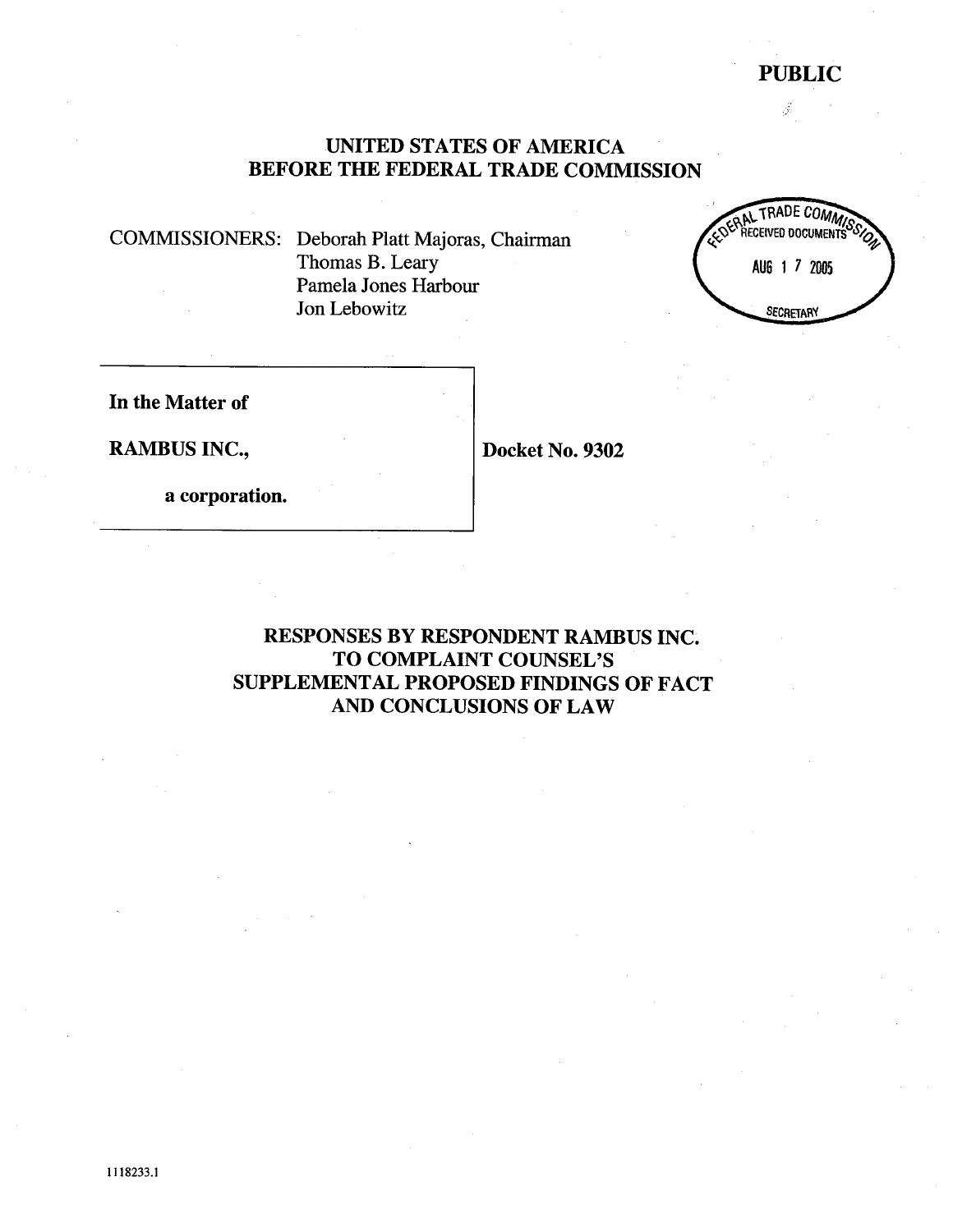Respondent Rambus Inc. ("Rambus") respectfully submits these responses to Complaint Counsel's "Supplemental Proposed Findings of Fact and Conclusions of Law."

# I. Rambus, Intentionally and in Bad Faith, Destroyed Relevant Documents in Anticipation of Litigation.

### CCSF NO.1:

A pary seeking sanctions for spoliation must demonstrate (1) that the pary having control over the evidence had an obligation to preserve the evidence when it was destroyed; (2) that the records were destroyed with a culpable state of mind; and (3) that the destroyed evidence was "relevant" to the pary's claim or defense such that a reasonable trier of fact could find that the evidence would support that claim or defense. Residential Funding Corp. v. DeGeorge Financial Corp., 306 F.3d 99, 107 (2d Cir. 2002); Kronish v. United States, 150 F.3d 112, 126 (2d Cir. 1998).

# RAMBUS'S RESPONSE TO CCSF NO.1:

This is not a proper "finding of fact," for it addresses legal issues. It also understates Complaint Counsel's burden on this motion, as set out in more detail in Rambus's Response to Complaint Counsel's Motion for Sanctions Due to Spoliation of Documents. For example, this proposed finding fails to acknowledge that a terminating sanction such as the one sought here is viewed as an "extreme," "harsh" and "draconian" remedy, available only in the most egregious cases and requiring clear and convincing evidence of wrongdoing. See generally Maynard v. Nygren, 332 F.3d 462, 467 (7th Cir. 2003); Shepherd v. American Broadcasting Cos., 62 F.3d 1469, 1475 (D.C.Cir. 1995); U.S. v. Shaffer Equipment Co., 11 F.3d 450, 462 (4th Cir. 1993).

;,.: ¡-tll'

-1-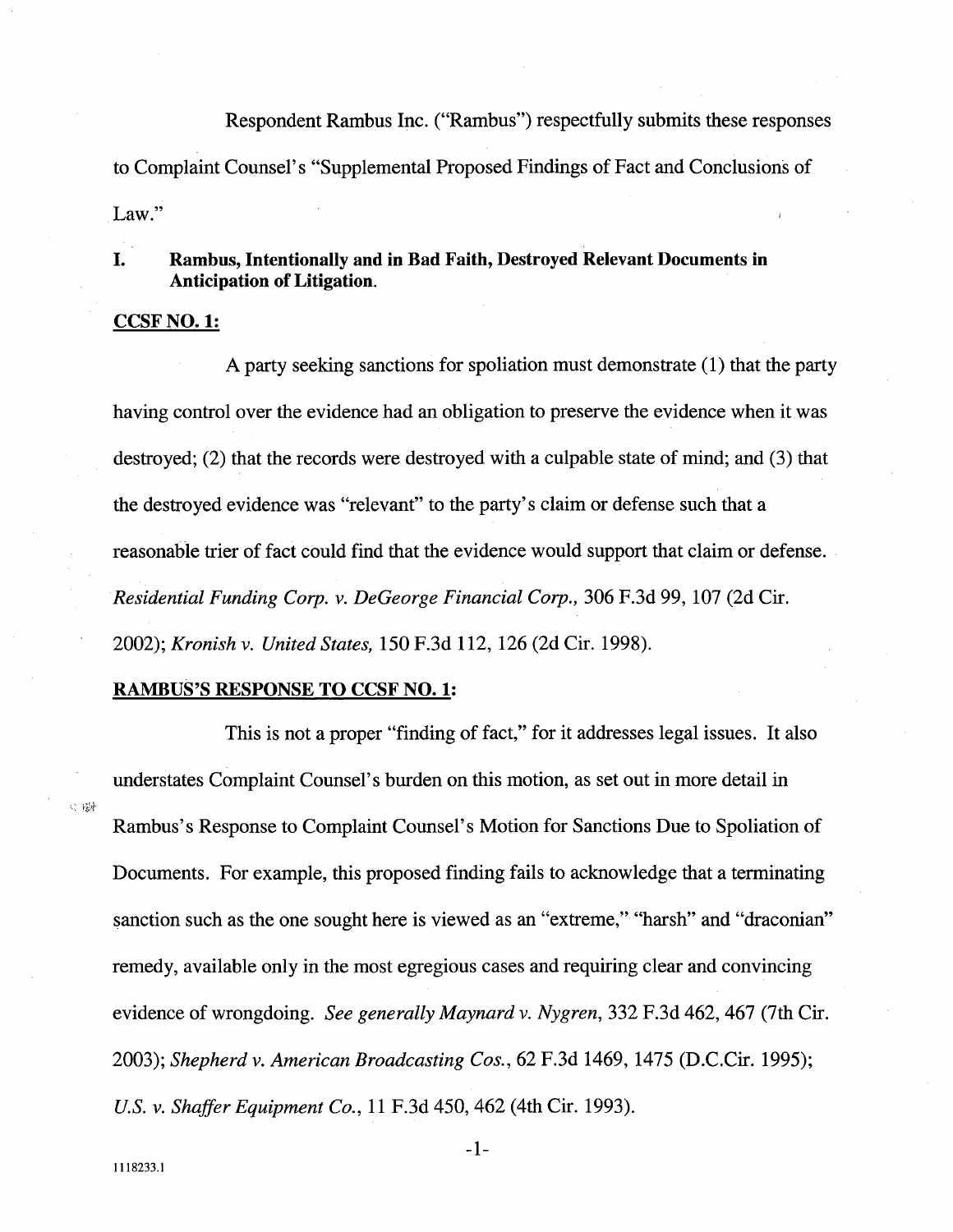### CCSF NO.2:

Without having seen the materials admitted to the record pursuant to the Commission's Order of July 20, 2005 (the "Supplemental Evidence"), ALJ Timony concluded that "Rambus' s actions, regardless of its intent, amount to spoliation of evidence. Rambus destroyed or failed to preserve evidence for another's use ... in reasonably foreseeable litigation." Order on Complaint Counsel's Motions for Default Judgement and for Oral Argument (2/26/2003) at 4.

# RAMBUS'S RESPONSE TO CCSF NO.2:

This is not a proper "finding of fact." Moreover, Complaint Counsel fail to acknowledge that the only reason why Judge Timony had not seen many of the documents they moved to admit as part of the Supplemental Evidence is that they had failed to bring those documents to Judge Timony's attention. At least eight of the "CX" exhibits contained in the Supplemental Evidence and cited in Complaint Counsel's proposed supplemental findings were produced by Rambus prior to Judge Timony's ruling.

In any event, Judge Timony's ruling was mooted by Judge McGuire's determination, after a full trial, that there was no evidence of prejudice to Complaint Counsel or to the adjudicative process as a result of any alleged document destruction, as well as by his determination that Complaint Counsel had failed to meet their burden of proof on many essential issues where the proof was *necessarily* unaffected by *any* destruction of *any* Rambus document.

-2-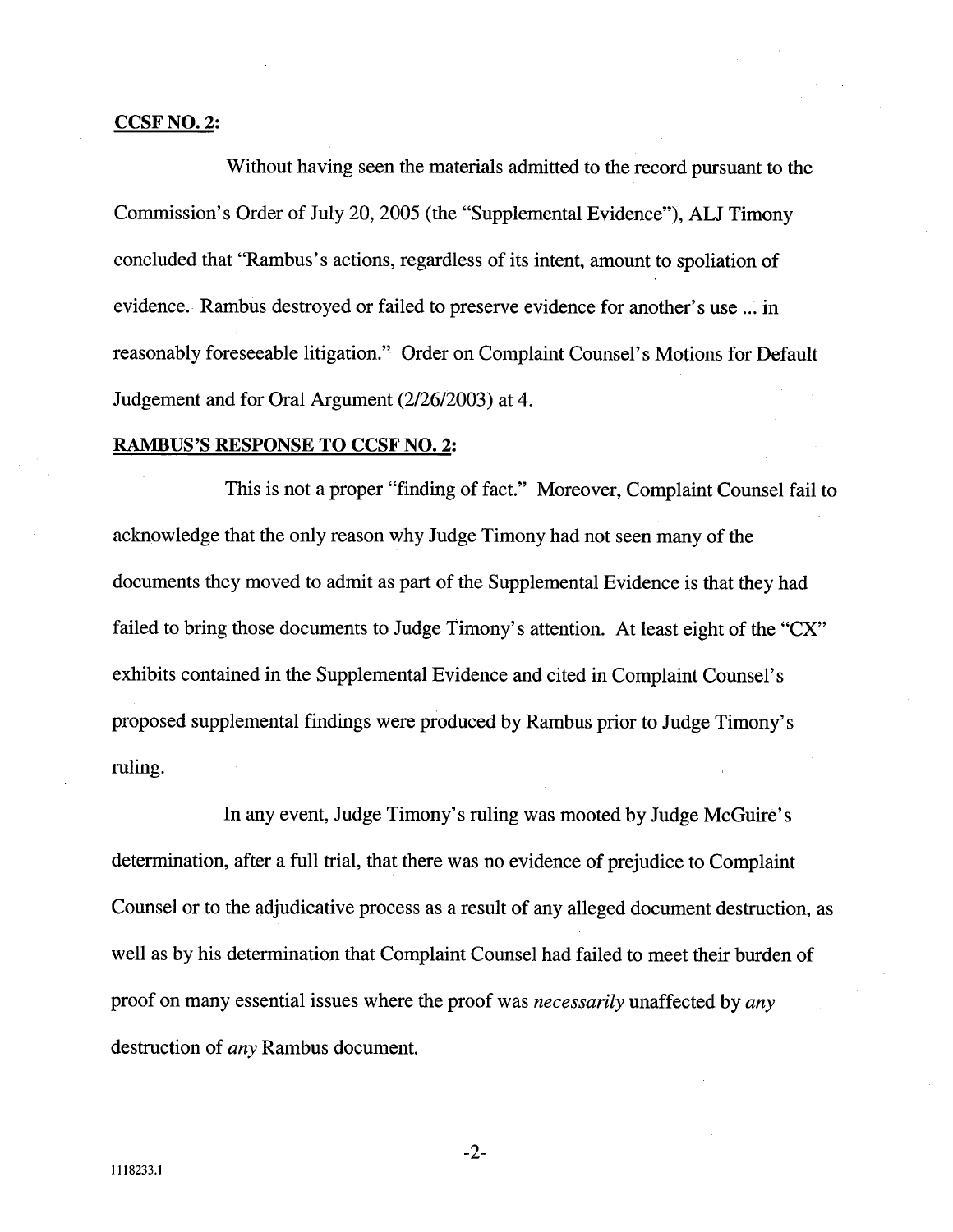# CCSF NO.3:

After having reviewed all of the evidence including the Supplemental Evidence, Judge Payne concluded: "on the basis of the record and the law, that Infjneon has proved, by clear and convincing evidence, ... a spoliation that warrants dismissal of this action as the only appropriate sanction after having - of the patent infingement case after having considered the alternatives. ..." Infineon, Transcript of March 1, 2005 at 1138-39.

# RAMBUS'S RESPONSE TO CCSF NO.3:

This is not in any sense a "finding of fact." Moreover, Judge Payne's few sentences about spoliation are in no sense a "final judgment" that can be given preclusive effect here, as Judge Whyte has already held in the Hynix v. Rambus case. See Order Denying Hynix's Motion to Dismiss Patent Claims for Unclean Hands on the Basis of Collateral Estoppel (April 25, 2005) ("Hynix Collateral Estoppel Order"). Finally, Complaint Counsel canot show and have not even tried to show that Infineon's allegations of spoliation and prejudice are the same as those advanced by Complaint Counsel here. They are not. See generally Rambus's Response to Complaint Counsel's Motion for Sanctions Due to Rambus's Spoliation of Documents, pp. 41-43.

# II. Rambus Had an Obligation to Preserve Evidence When it Destroyed the Documents.

### CCSF NO.4:

The obligation to preserve evidence arises when the pary has notice that the evidence may be relevant to future litigation. Byrnie v. Town of Cromwell, Board of Education, 243 F.3d 93, 107 (2d Cir. 2001); Kronish v. United States, 150 F.3d 112, 126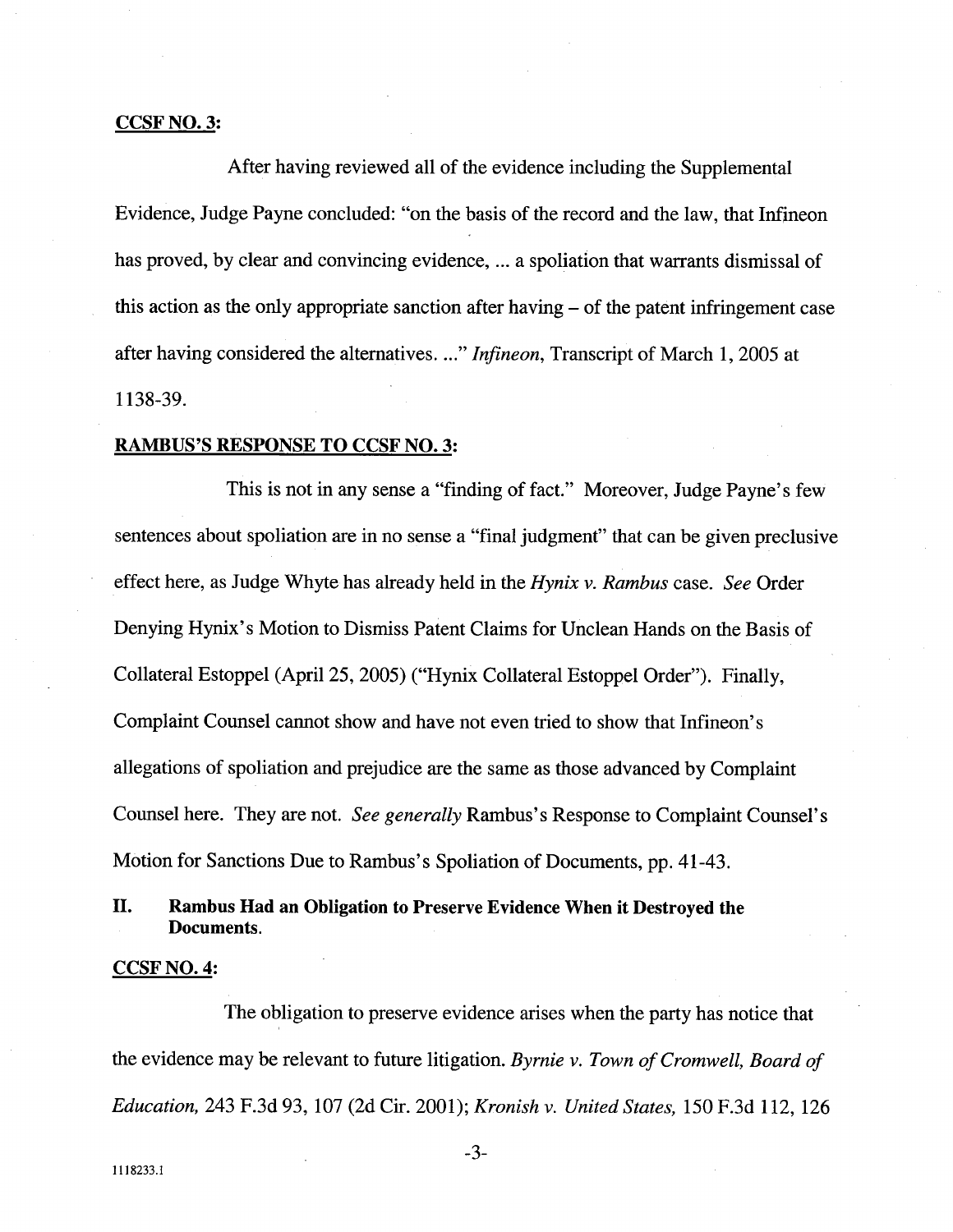# (2d Cir. 1998).

# RAMBUS'S RESPONSE TO CCSF NO.4:

This is not a proper "finding of fact" and in any event misstates the applicable legal standard. Complaint Counsel must show that Rambus knowingly destroyed evidence at a time that litigation against Complaint Counsel was "reasonablyforeseeable." Silvestri v. General Motors Corp., 271 F.3d at 583,590 (4th Cir. 2001). Courts applying the reasonable foreseeability standard to precomplaint destruction of evidence have adopted the following test: '''The proper inquiry here is whether defendant, with knowledge that this lawsuit would be filed, willfully destroyed documents which it knew or should have known would constitute evidence relevant to this case." Struthers Patent Corp. v. Nestle Co., 558 F. Supp. 747, 765-66 (D.N.J. 1981) (emphasis added) (quoting Bowmar Instrument Corp. v. Texas Instruments, Inc., 25 Fed. R. Serv. 2d 423,427 (N.D. Ind. 1977)). See also Gorelick, supra, § 3.12, at 104 (quoting standard and noting that "[o]ther courts have adopted similar standards"). "[T]he duty to preserve evidence prior to the filng of a lawsuit typically arises when the pary is on notice that the litigation is 'likely to be commenced,'" and "(t)here appear to be no cases extending the foreseeabilty requirement to a remote possibilty of future litigation." Jeffrey S. Kinsler & Anne R. Keyes MacIver, *Demystifying Spoliation of Evidence*, 34 Tort & Ins. LJ. 761, 764 (1999). See also American Bar Association, Section of Litigation, Civil Discovery Standards, August 1999, Standard No. 10 ("For the duty (to preserve evidence) to attach *before* a suit has been filed . . . the litigation must be *probable*, not merely possible.") (emphasis added).

-4-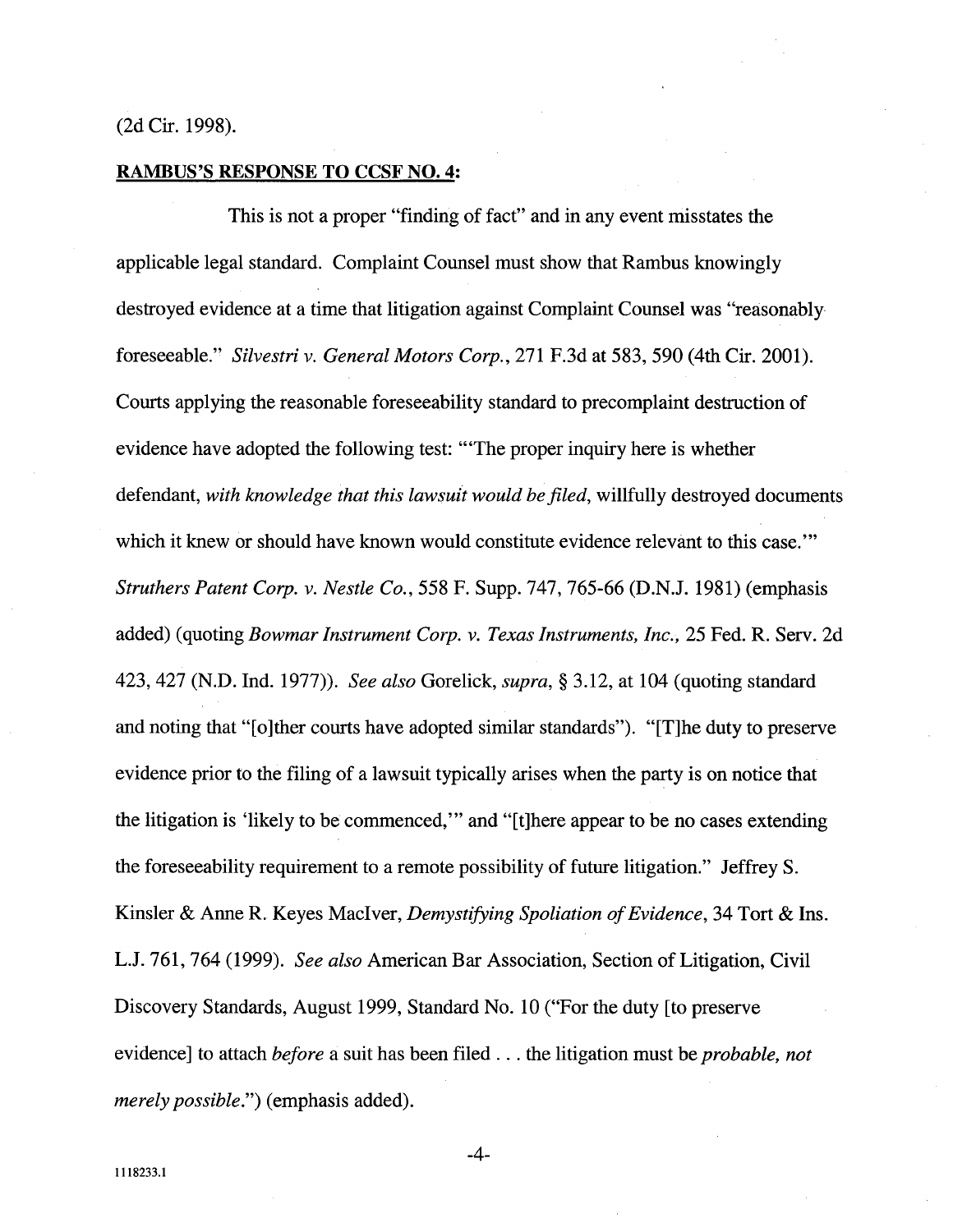### CCSF NO.5:

Even without having seen the Supplemental Evidence, ALJ Timony concluded that "Here all credible evidence indicates that Rambus knew or should have known that it could reasonably anticipate litigation concernng patent infringements from the proposed JEDEC standards for RAM. ... Certainly by the time Rambus chose to commence its document retention program in 1998, it knew or reasonably could anticipate RAM-related litigation." Order on Complaint Counsel's Motions for Default Judgement and for Oral Argument (2/26/2003) at 6.

### RAMBUS'S RESPONSE TO CCSF NO.5:

This is not a proper finding of fact, and the quoted opinion was both interlocutory in nature and incorrect on this issue, and it did not address anticipation of. this litigation.

### CCSF NO. 6:

ALJ Timony instituted a rebuttable adverse presumption that "Rambus" knew or should have known from its participation in JEDEC that litigation over the enforcement of its patents was reasonably foreseeable." *Id.* at 9.

### **RAMBUS'S RESPONSE TO CCSF NO. 6:**

This is not a proper finding of fact, and the quoted presumption is moot and irrelevant for the reasons set forth in the Initial Decision at pp. 244-245. The presumption was also rebutted at trial, see Rambus's Responses to Complaint Counsel's Supplemental Findings ("RRSF"), No. 67, and does not in any event address anticipation of this litigation.

-5-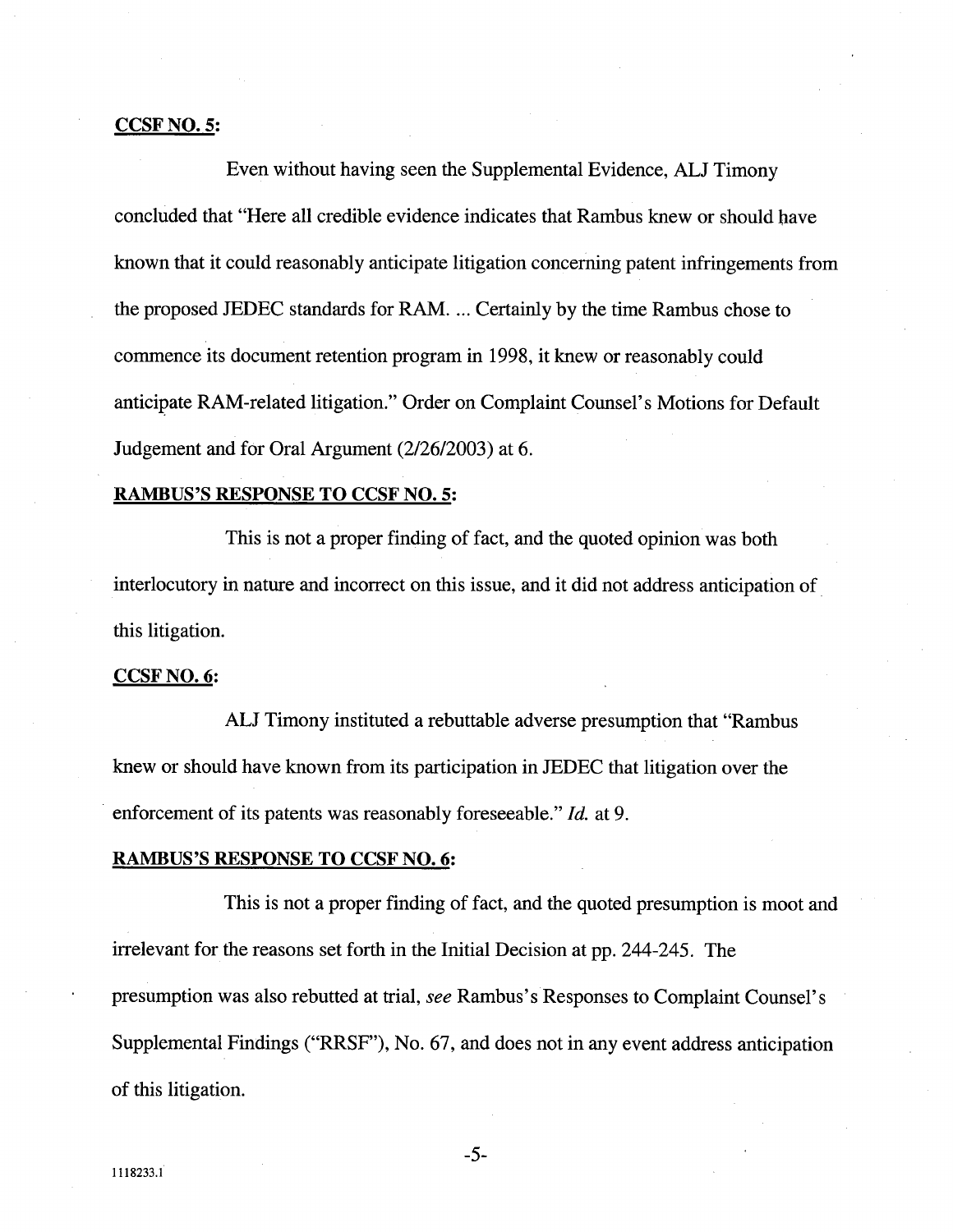# CCSF NO. 7:

Judge Payne concluded that "the Court has already found, as a matter of fact, that Rambus anticipated litigation when it instituted its document retention program." Rambus v. Infineon, 220 F.R.D. 264, 286 (E.D. Va. 2004); see also Order Granting Complaint Counsel's Motion for Collateral Estoppel (Timony, J., February 26, 2003) at 5 (collateral estoppel applies to Judge Payne's earlier findings).

# RAMBUS'S RESPONSE TO CCSF NO.7:

This is not a proper finding of fact. Moreover, for the reasons set out in Rambus's Response to Complaint Counsel's Motion for Sanctions Due to Rambus's Spoliation of Documents, Judge Payne's interlocutory orders on discovery issues do not and cannot have preclusive effect here and do not in any event address anticipation of this litigation.

### A. Evidence Available at Initial Decision.

# CCSF NO. 8:

Rambus was planing litigation relating to its JEDEC-related intellectual property when it was also planning its document retention program. CCFF 1718, 1755-1758.

### RAMBUS'S RESPONSE TO CCSF NO.8:

This "supplemental" finding simply summarizes several proposed findings that Complaint Counsel had previously submitted to Judge McGuire. Rambus previously demonstrated why the proposed findings cited in this "supplemental" finding were inaccurate. See Rambus's Responses to Complaint Counsel's Proposed Findings of Fact

-6-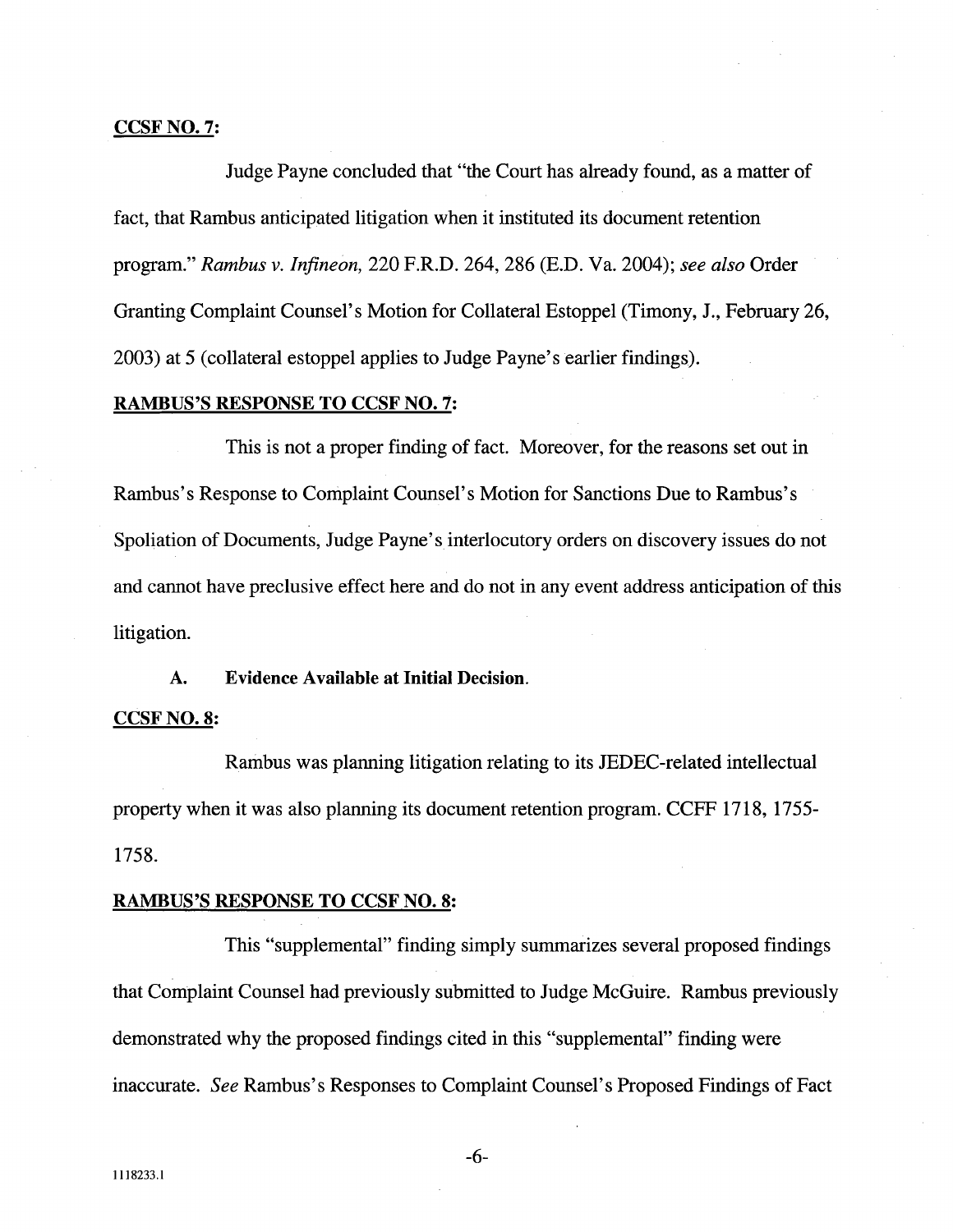# ("RRFF"), \overline{1718, 1755-1758.

B. Evidence Developed since the Initial Decision.

1. Rambus Reasonably Anticipated Litigation Before "Shred Day 1998." CCSF NO.9:

Rambus reasonably anticipated litigation against makers of JEDEC standard complaint DRAM over patent infringement by early 1998. CCSF 8, 10-20; CX5048 at 3 ("Top Level Key Results for 1998 ... 18. Develop and enforce IP . .. C. Get all infringers to license our IP with royalties  $> RDRAM$  (if it is a broad license) or sue."); see also CX5055 (email from Karp dated January 6 1998 re obtaining DDR SDRAM samples).

# RAMBUS'S RESPONSE TO CCSF NO.9:

Complaint Counsel falsely state that the cited evidence was "developed since the Initial Decision." Both of the two documents cited, CX5048 (RF0627714-731) and CX5055 (R222926), had been produced to Complaint Counsel before trial began in this case. The fact that Complaint Counsel may have overlooked this evidence in the past is no excuse for their assertion that the evidence is "new," and this proposed finding should be stricken or ignored.

The proposed finding is also just plain wrong. The most that can fairly be said is that in early 1998, Rambus was generally aware that *if* some of Rambus's patent applications ripened into patents, and if the claims of those patents covered SDRAM or DDR SDRAM devices, and if licensing negotiations fell apart, there was "a *chance* of litigation." RX-2516; RX-2517 (PTX9526) at 4 (339:18-23) (Karp 8/7/01 *Micron* Dep.)

-7-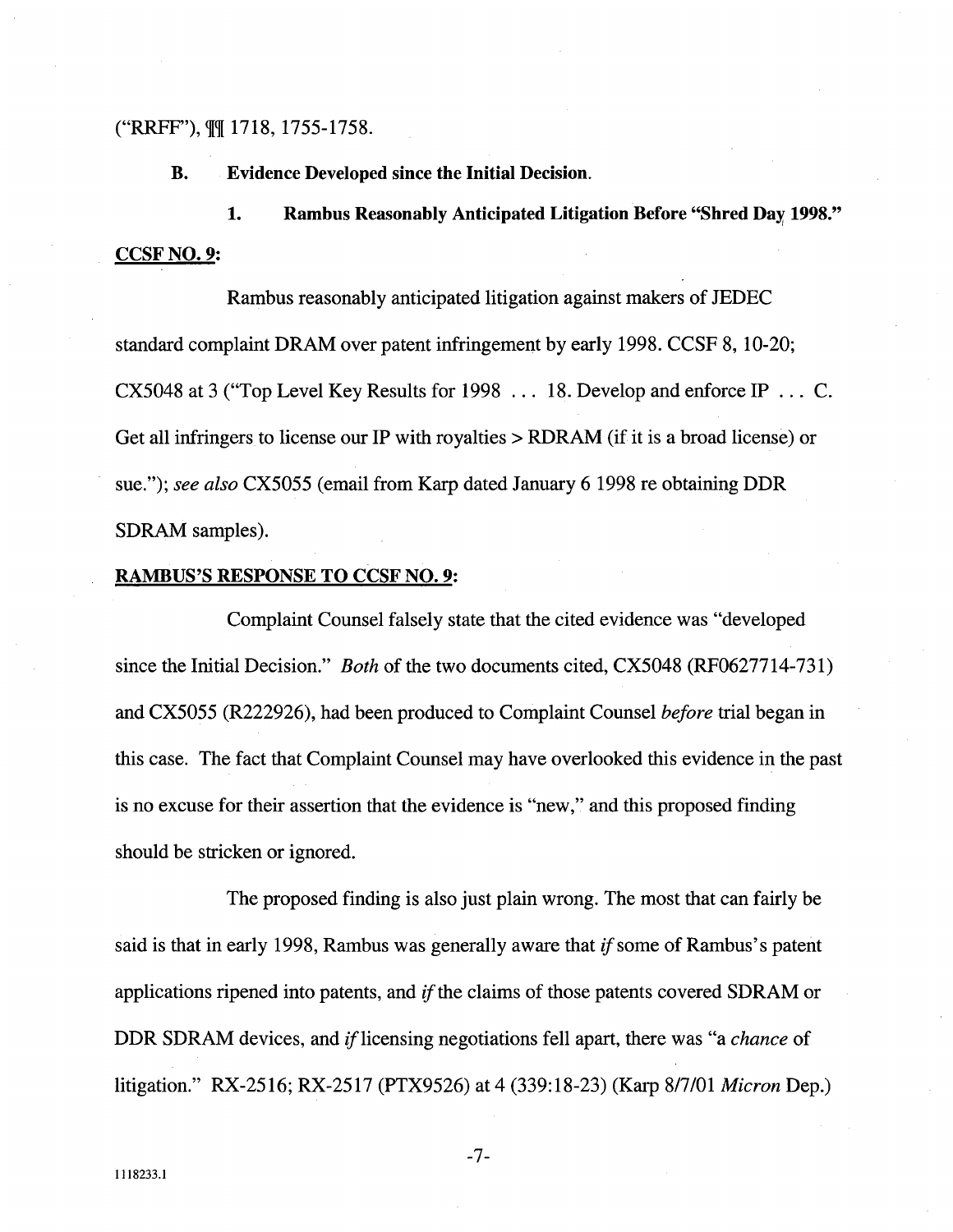(emphasis added). A mere general awareness of the possibilty of litigation is not the equivalent of "anticipating litigation."

The earliest-issued patents that Rambus has asserted against DRAM manufacturers did not issue until June 22, 1999. RX-1472 at 1 (U.S. Patent No. 5,915,105). Rambus executives were well aware in the late 1990s that before any assertion of patent rights could be made, the devices in question would have to be analyzed to determine if they infringed whatever claims might be issued by the PTO. See, e.g., CX0919 (2/10/97 Tate email noting that "with so little hard data and no silicon there are no patents that we can definitely say are infringed."); *id.* (same email showing Mr. Tate's instruction to "wait on taking action til we see silicon. . . .'); CX5005 (DTX3678) at 2 (2/98 document stating that "(o)nce on the market, Rambus wil purchase the competing product" before "determinating] what its next steps will be."). It is undisputed that the convergence of "hard data," "silcon" and issued Rambus patents covering the accused devices did not occur until late 1999.

Moreover, the evidence cited by Complaint Counsel does not support ths conclusion. The portion of CX5048 quoted by Complaint Counsel is from a section of that document titled "Position Rambus for the Future Including IP" and speaks only in general conceptual terms about developing and enforcing intellectual property rights. CX5048 at 3 (emphasis added). The description of Joel Karp's January 6, 1998 email is also misleading and fails to support a conclusion that Rambus was anticipating litigation in early 1998. In that email, Mr. Karp says only that he is aware that a company has sent samples to certain other companies and that this might be an opportunity to obtain some

-8-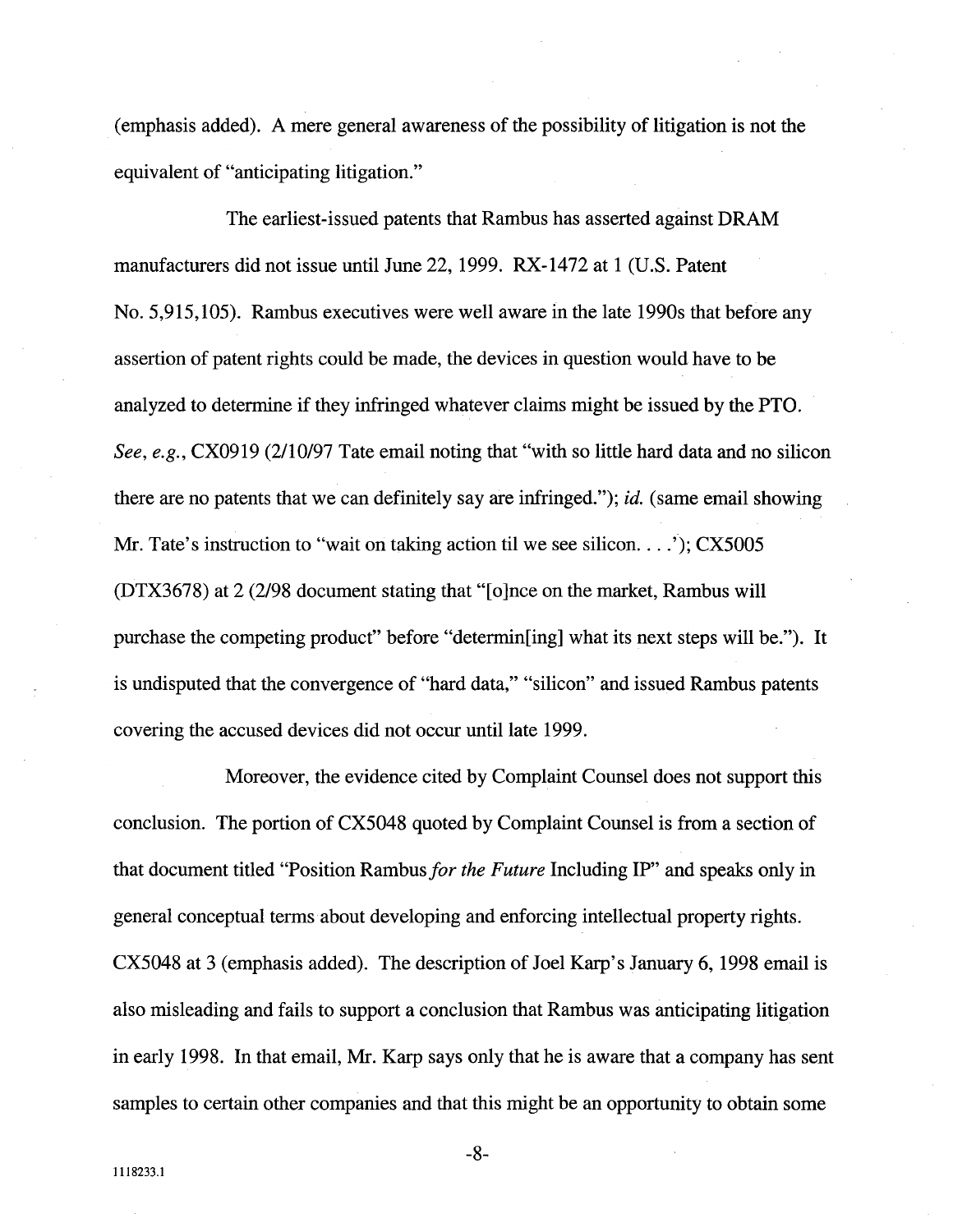parts. See CX5055.

At most, this evidence shows that one Rambus employee, Joel Karp, was investigating hypothetical scenarios that Rambus might someday face. But to actually adopt any licensing or litigation plan required approval of the Board of Directors. See RX-2543 at 2 (34:13-20) (Mooring 10/14/04 Infineon Dep.) ("to undertake something of the extent that Joel was proposing, it would have required other people's buy in"). In 1998, Mr. Karp's ideas had not been embraced by Rambus. See RX-2521 at 15 (114:23-115:4) (Johnson 11/23/04 *Infineon* Dep.) ("Mr. Karp was always talking about issues like this. As you see from the document, this  $-$  he's now well into 1999 and he was still trying to get management approval."). Because Rambus's principal focus in 1998 and 1999 was the successful market introduction of the RDRAM device, and because Rambus believed that it had no issued patents at that time that would be infringed by either SDRAM or DDR SDRAM devices, Rambus was not interested at that time in considering litigating against DRAM manufacturers, who were (they claimed) working to introduce the RDRAM device. RX-2543 at 1-2 (33:21-34:3) (Mooring 10/14/04 Infneon Dep.); see RRSF Nos. 23 & 29, which are incorporated by reference herein.

# CCSF NO. 10:

By February 12, 1998, Rambus's Vice President of Intellectual Property Joel Karp had contacted outside counsel to discuss, among other things, patent licensing and infringement litigation against DRAM manufacturers complying with JEDEC standards. CX5007 (Notes of "LICENSING/LITIGA TION STRATEGY" meeting between Karp and lawyers from Cooley Godward).

-9-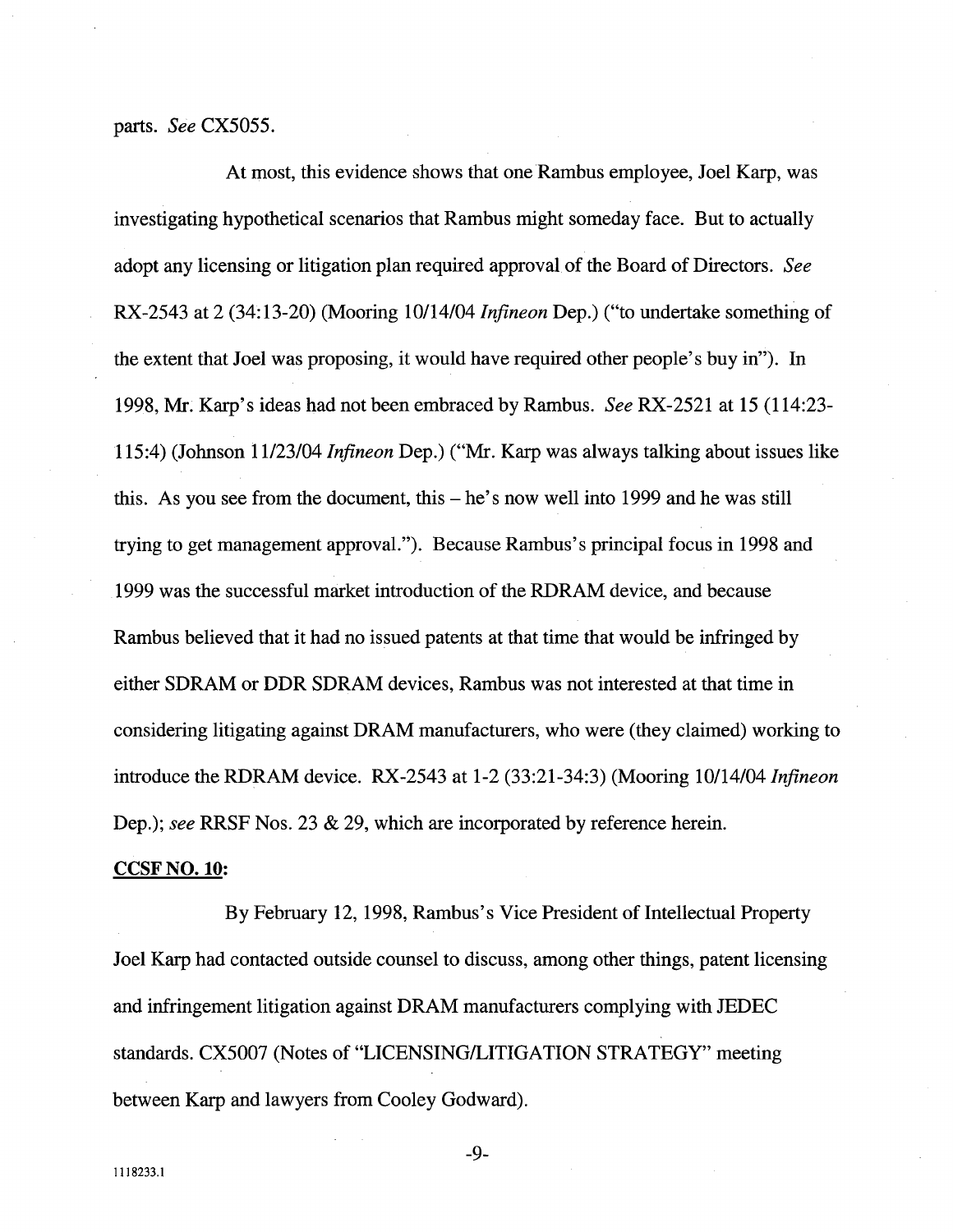### RAMBUS'S RESPONSE TO CCSF NO. 10:

Complaint Counsel overstate the import of the notes by asserting that they show that by February 12, 1998, Joel Karp had contacted outside counsel to discuss "infringement litigation against DRAM manufacturers complying with JEDEC standards:' Dan Johnson, an attorney who was at Cooley Godward in early 1998, testified that the purpose of his first meeting with Joel Karp was for "us at Cooley" Godward to introduce ourselves, for us to gain some understanding of the level of sophistication of Rambus, and for us to develop some things to do for future activities." RX-2522; RX-2523 at 1 (12:24-13:3) (Johnson 11/23/04 Infineon Dep.).

Mr. Johnson testified that he and Joel Karp discussed the "development of a licensing strategy" for Rambus's intellectual property. Id. at I (13:10-13). As Mr. Johnson explained, at that time "Rambus had very few patents. They had a lot of  $-$  a lot of applications. What Rambus had was intellectual property, and they had a series of contracts wit the memory manufacturers. So the licensing strategy related to the series of contracts, but there wasn't any patents to  $-$  at that point that I was aware of, or if there were, they were not something that they were talking to us about." RX-2522; RX-2523 at 1-2 (13:18-25) (Johnson 11/23/04 Infineon Dep.). The mere fact that someone may have mentioned the possibilty of litigation if, well into the future after patents issued and licensing negotiations proved unsuccessful, is not evidence that litigation was "reasonably foreseeable."

Finally, if Complaint Counsel are correct that the meeting included a discussion of possible infringement litigation, then the fact that Mr. Johnson was present

-10-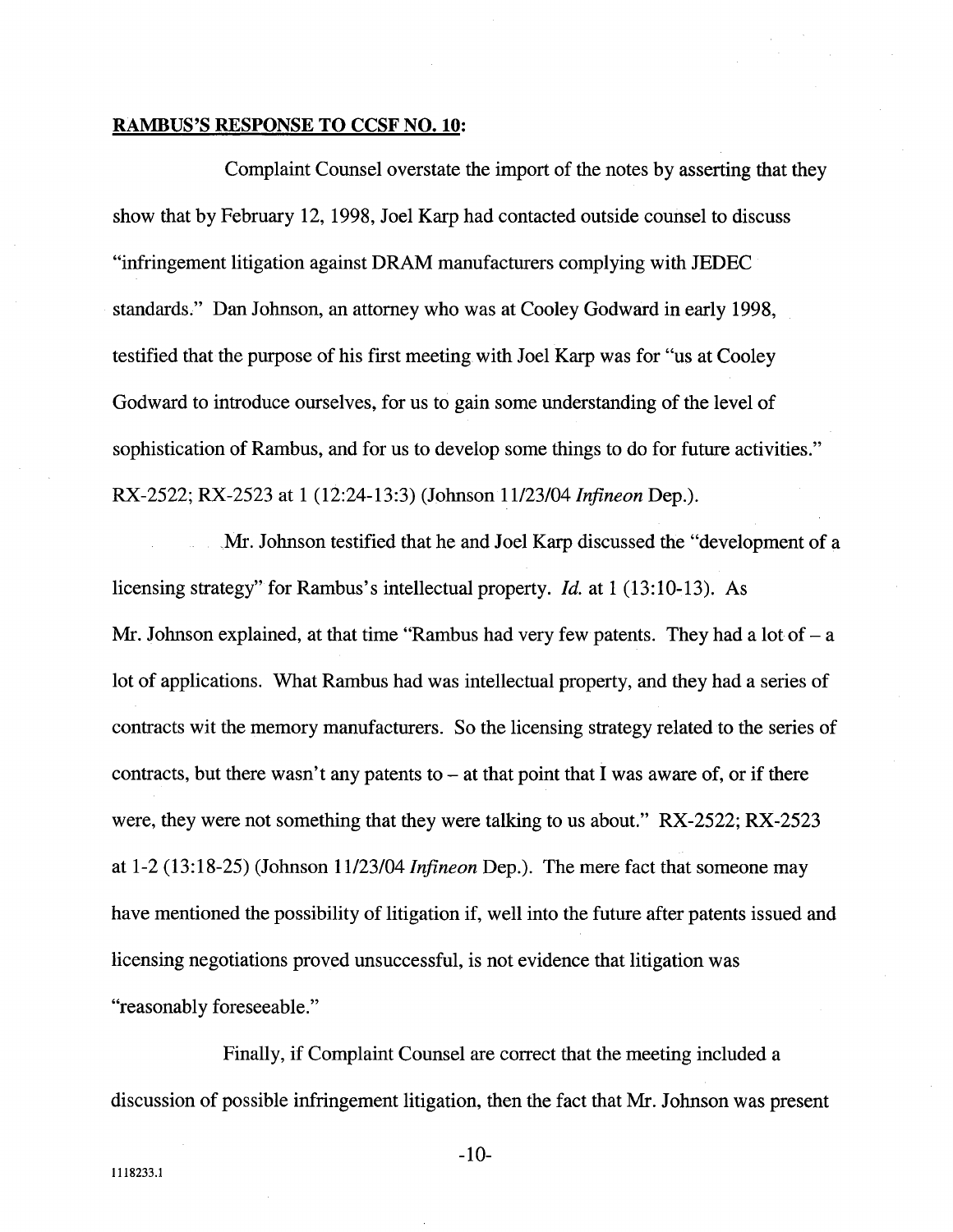for that discussion, and that he obviously did not feel that it presented any impediment to Rambus's subsequent adoption of the document retention policy that Mr. Johnson proposed, is strong evidence of Rambus's good faith in adopting that policy. See, e.g., Lucent Information Management, Inc. v. Lucent Technologies, Inc., 186 F.3d 311,318 (3d Cir. 1999) ("cours have found that reliance on the advice of counsel after conducting a trademark search is sufficient to defeat an inference of bad faith"); State Farm Mutual Automobile Ins. Co. v. Johnson Kinsey Inc., 228 CaLApp.3d 721, 725, 279 CaLRptr. 116, 118 (1991) ("(i)n response to a plaintiff's allegations of bad faith and malice, a defendant is entitled to show it acted reasonably and with proper cause based on the advice of its counseL").

# CCSF NO. 11:

In a meeting held on February 12, 1998, Rambus Vice President of Intellectual Property Joel Karp, outside counsel Dan Johnson and others discussed a proposed license program for Rambus and concluded that "Royalty rates wil probably push us into litigation quickly." CX5007.

# RAMBUS'S RESPONSE TO CCSF NO. 11:

Joel Karp testified that the quotation cited by Complaint Counsel was not a "conclusion," as Complaint Counsel suggest, but was simply his attempt to capture an unattributed comment made during that meeting. CX5069 at 10 (371:10-14) (Kar 10/8/04 Infineon Dep.) ("my style would have been to have captured things that people said. So someone would have -- would have made that comment, and I just don't know who."). Assuming that the statement was made, however, it supports *only* a finding that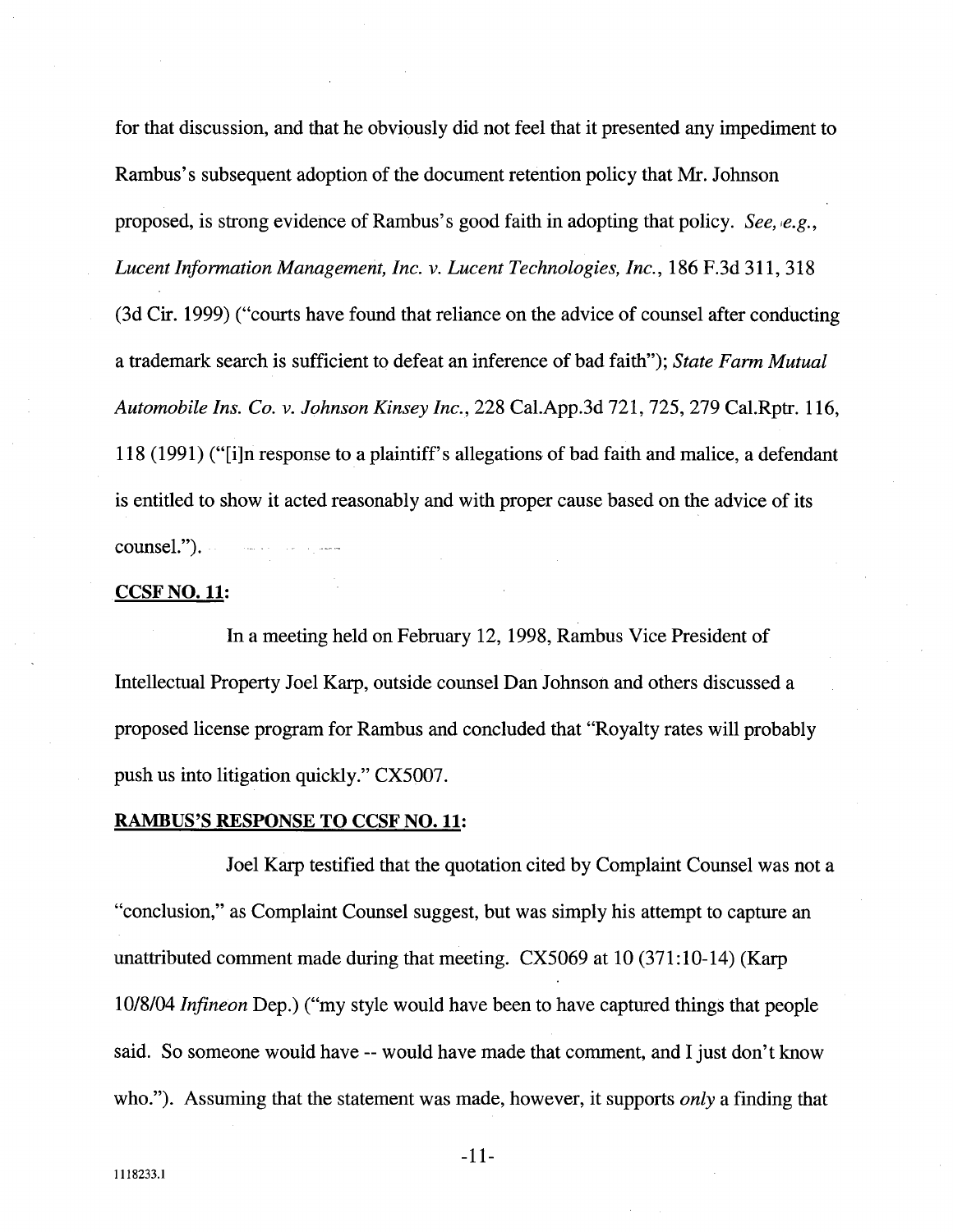Rambus adopted its document retention policy in *good* faith, not bad faith. The comment was allegedly made at a meeting between Rambus and a well respected law firm. Present was Dan Johnson, a lawyer with considerable expertise in advising companies about the appropriate way to create and implement a document retention policy. The fact that the comment (if made) was made in Mr. Johnson's presence and that he then proceeded to advise Rambus on the creation and implementation of a document retention policy shows that neither Mr. Johnson, nor his colleagues at Cooley Godward, nor Rambus's managers believed that litigation was reasonably foreseeable under the circumstances or that there was anything at all improper about adopting a document retention policy.

### CCSF NO. 12:

In February 1998, as part of Rambus's litigation and licensing plans for its cases against the DRAM manufacturers, Rambus planned to simultaneously gather critical documents into an electronic database and develop a document retention policy. CX5007 ("Make ourselves battle ready. Start gathering critical documents in company so we can start putting together an electronic database.... Need company policy on document retention policy.").

### RAMBUS'S RESPONSE TO CCSF NO. 12:

Rambus disagrees that "as part of Rambus's litigation and licensing plans for its cases against the DRAM manufacturers, Rambus planned to simultaneously gather critical documents into an electronic database and develop a document retention policy." Outside counsel Dan Johnson testified that he advised Mr. Karp that Rambus needed a document retention policy after he discovered that Rambus "had no practice or policies

-12-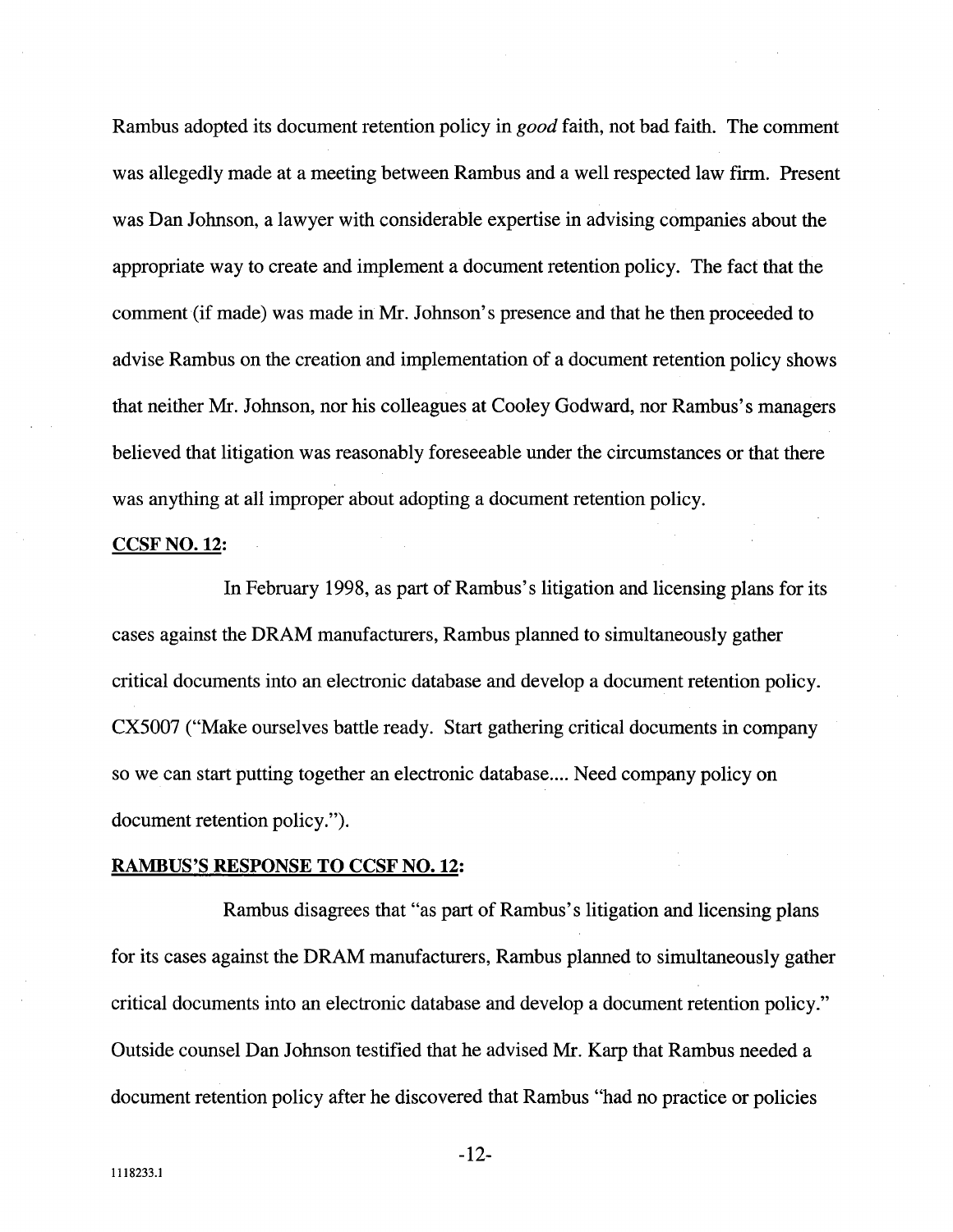that related to the gathering of documents, and storing these documents, and getting rid of documents that were simply accumulating over time." RX-2521 at 5-6 (34:8-12) (Johnson 11/23/04 Infineon Dep.). Mr. Johnson testified that he advised Rambus to adopt a document retention policy for a number of reasons. First, Rambus needed to reduce paper document search costs in the event that Rambus was someday required to respond to subpoenas or document requests that might possibly be issued in connection with futue lawsuits or investigations, including those in which Rambus was not a pary. RX-2521 at 5-7 (Johnson 11/23/04 Infineon Dep.). Second, Mr. Johnson advised Rambus to adopt a document retention policy to reduce search costs for electronic documents in the same situation, paricularly in light of the problems that arise from having to search obsolete or corrupted back-up media. *Id.* Third, Mr. Johnson felt it would be useful for Rambus to have a company-wide standard for the retention and destruction of documents, because the absence of such a standard might be cited by a future litigant as evidence of spoliation. Id. at 6-7; RX-2522; RX-2523 at 17-18 (Johnson 11/23/04 Infineon Dep.). CCSF NO. 13:

As early as February 1998, Rambus planed its litigation strategies, including developing its legal theories and its strategies for selecting experts for the litigation. CX5007 ("Select experts in advance. Other approach is breach of contract. Dan contends that breach of contract is much easier to prove than patent infringement.").

# RAMBUS'S RESPONSE TO CCSF NO. 13:

The notes cited by Complaint Counsel – Joel Karp's notes from his February 12, 1998 meeting with Cooley Godward – fail to support the conclusion that by

-13-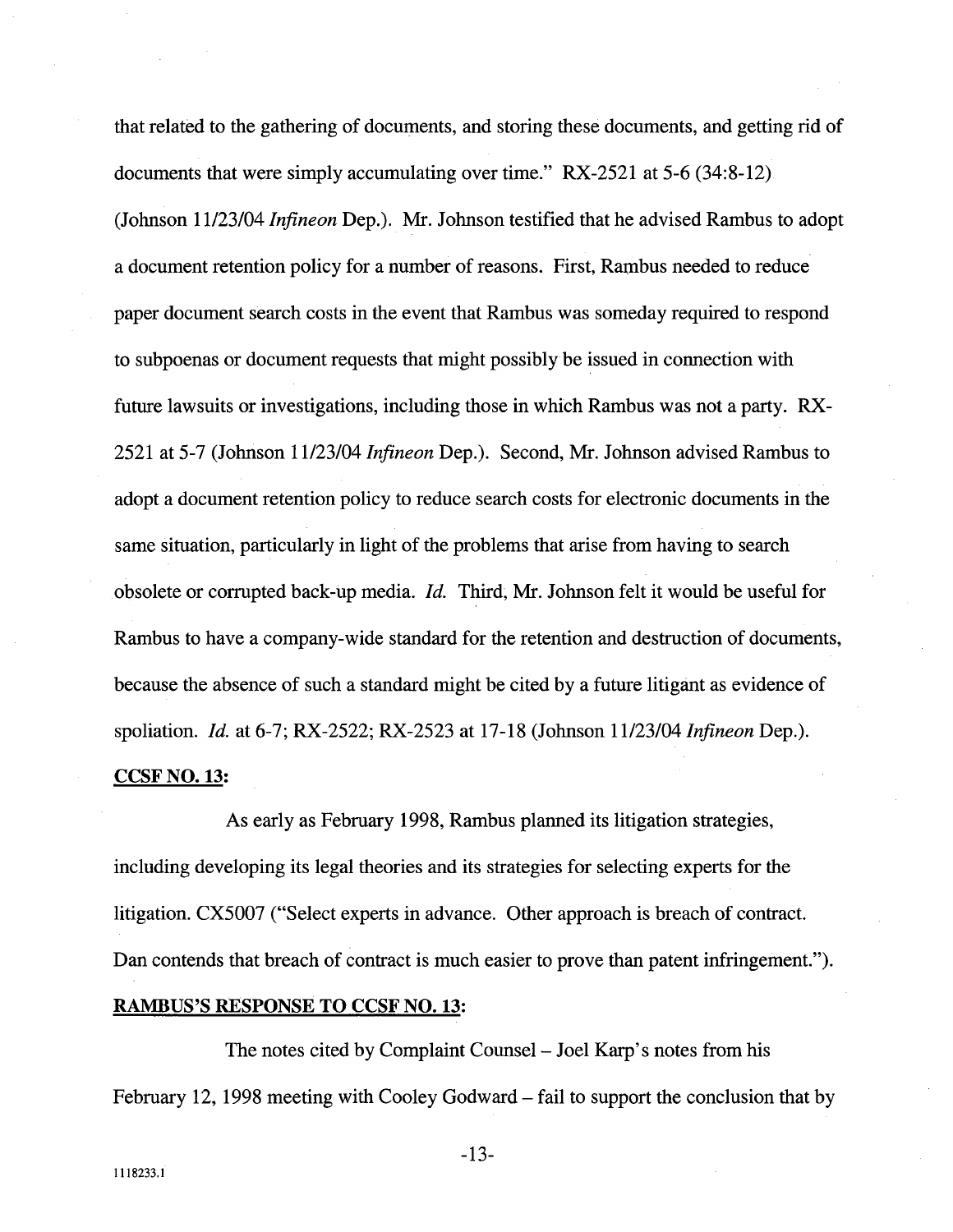February 1998, Rambus had planned its litigation strategies, developed its legal theories, or developed its strategy for selecting experts. The notes appear to be very preliminary comments about hypothetical circumstances that might arse far into the future, after patents (perhaps) issued, after infringement analyses (perhaps) resulted in a conclusion that issued claims had been infringed, and after licensing negotiations (perhaps) had broken down irretrievably.

Moreover, as noted above, the presence at this meeting of outside counsel Dan Johnson, and the fact that the remark about "breach of contract" is attributed directly to him, are strong indicia of good faith on Rambus' s part. Complaint Counsel do not even try to rebut Mr. Johnson's testimony about his expertise in the legal aspects of document retention practices, and they certainly do not suggest that he was engaged in any conspiracy to destroy evidence or obstruct justice. As a result, no inference can be drawn from the discussion at this meeting that Rambus was acting in bad faith in subsequently adopting a document retention policy proposed by the same lawyers who were at the meeting. To the contrary: the fact, if it is a fact, that Rambus was being advised by the same respected law firm, at the same moment in time, about issues involving future licensing, possible future litigation and the contours of a document retention policy is strong evidence of *good* faith. See Lucent Information Management Inc., 186 F.3d at 318. In other words, the evidence that Complaint Counsel rely on so heavily in fact shows conclusively that Rambus had no reason to believe in February 1998 that the document retention policy that their counsel was suggesting to them was in any way improper or wrongfuL

-14-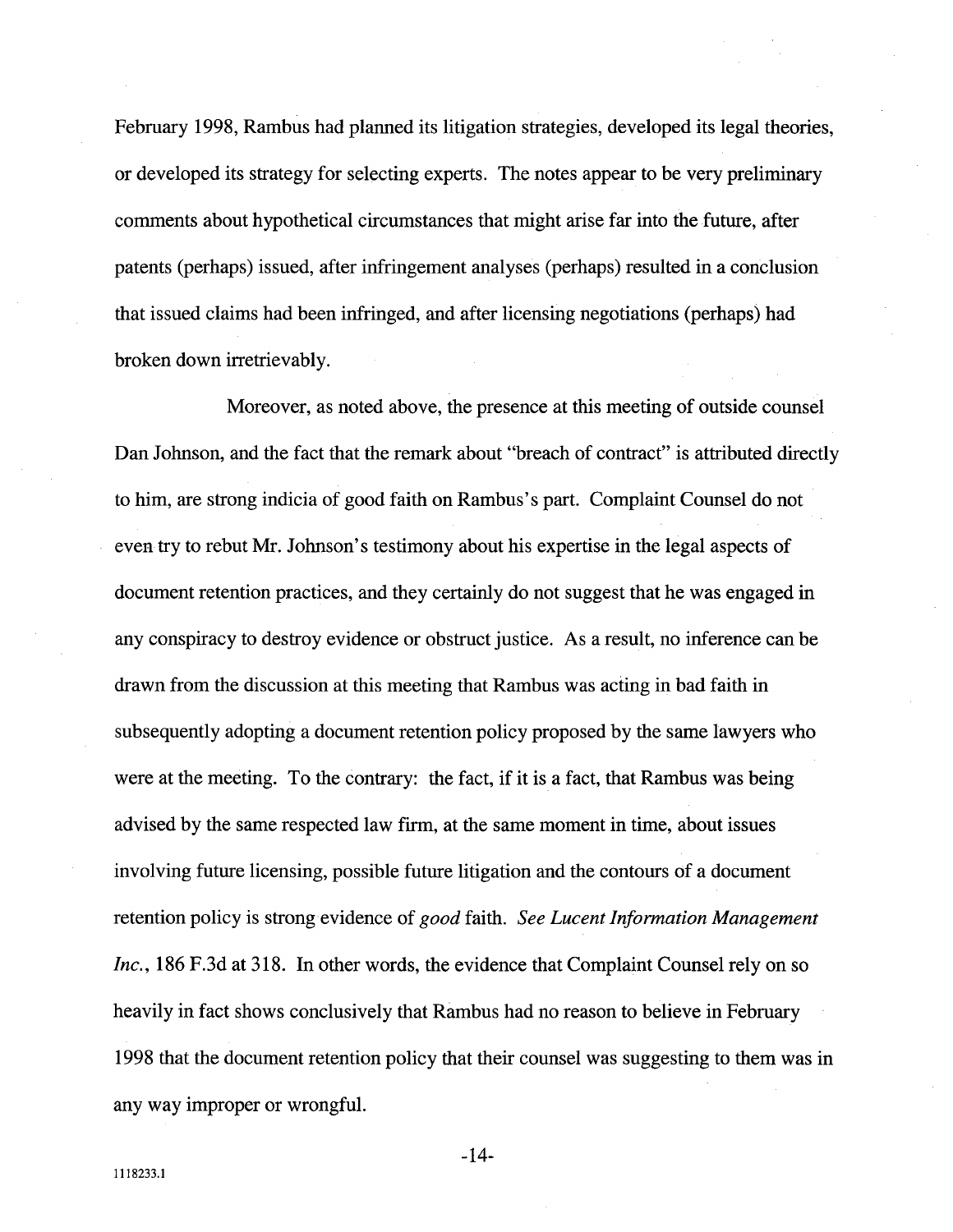# CCSF NO. 14:

In February 1998, Rambus asked its lawyers to review Rambus's contracts with its licensees to help formulate a litigation strategy. CX5007.

# RAMBUS'S RESPONSE TO CCSF NO. 14:

Complaint Counsel overstate the contents of the notes, which do not show or even suggest that Rambus *asked* Mr. Johnson and his colleagues to review the license agreements in question. See CX5007 (stating only that "they are going to review" and that "they will review" four contracts). In any event, for the reasons stated above, the cited language supports only the conclusion that Rambus acted in good faith in 1998 in adopting a document retention policy on its counsel's advice.

### CCSF NO. 15:

In February 1998, as part of Rambus's litigation and licensing plans for its cases against the DRAM manufacturers, Rambus considered whether to develop and implement a document retention program by itself or to have its lawyers develop the plan. CX5007.

# RAMBUS'S RESPONSE TO CCSF NO. 15:

This proposed finding is inconsistent with the cited exhibit and inconsistent with the weight of the evidence. Outside counsel Dan Johnson testified that he advised Mr. Karp that Rambus needed a document retention policy after he discovered that Rambus "had no practice or policies that related to the gathering of documents, and storing these documents, and getting rid of documents that were simply accumulating over time." RX-2521 at 5-6 (34:8-12) (Johnson 11/23/04 Infineon Dep.). Mr. Johnson

-15-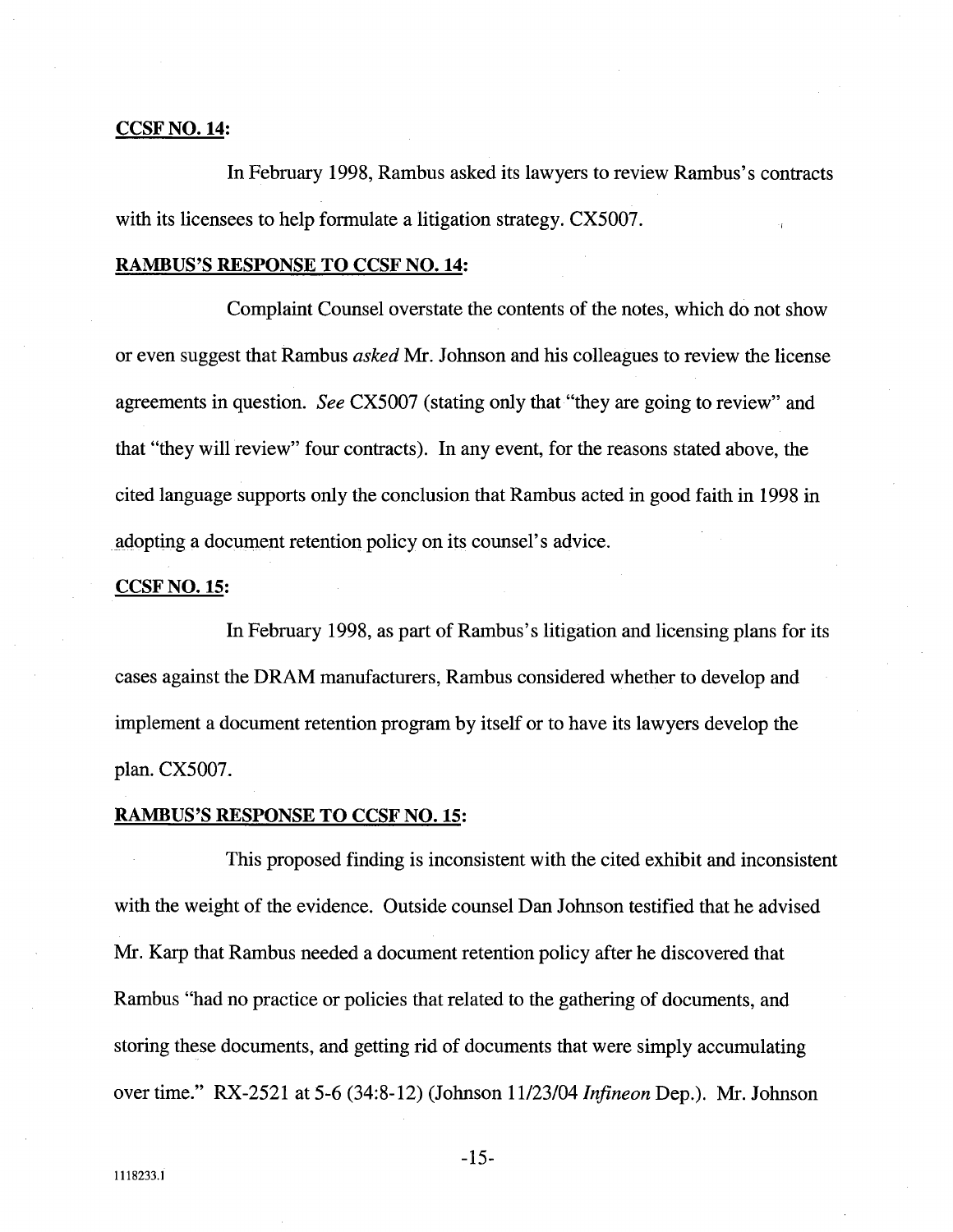testified that he advised Rambus to adopt a document retention policy for a number of reasons. First, Rambus needed to reduce paper document search costs in the event that Rambus was someday required to respond to subpoenas or document requests that might possibly be issued in connection with future lawsuits or investigations, including those in which Rambus was not a party. RX-2521 at 5-7 (Johnson 11/23/04 *Infineon* Dep.). Second, Mr. Johnson advised Rambus to adopt a document retention policy to reduce search costs for electronic documents in the same situation, paricularly in light of the problems that arise from having to search obsolete or corrupted back-up media. *Id.* Third, Mr. Johnson felt it would be useful for Rambus to have a company-wide standard for the retention and destruction of documents, because the absence of such a standard might be cited by a future litigant as evidence of spoliation. *Id.* at 6-7; RX-2522; RX-2523 at 17-18 (Johnson 11/23/04 *Infineon* Dep.).

### CCSF NO. 16:

In the meeting held on February 12, 1998, Rambus outside counsel Dan Johnson stated that Rambus needs "to litigate against someone to establish royalty rate and have court declare patent valid." *Id.; see also* CX5076 at 7 (Deposition testimony of Dan Johnson); CX5069 at 11-12 (Deposition of Joel Karp "the overall idea was that at some point in order to really establish the validity of a patent, it's something that would have to happen in court.").

# RAMBUS'S RESPONSE TO CCSF NO. 16:

Complaint Counsel overstate the import of the testimony if they are suggesting that Mr. Johnson believed, or advised Rambus, that litigation was necessary,

-16-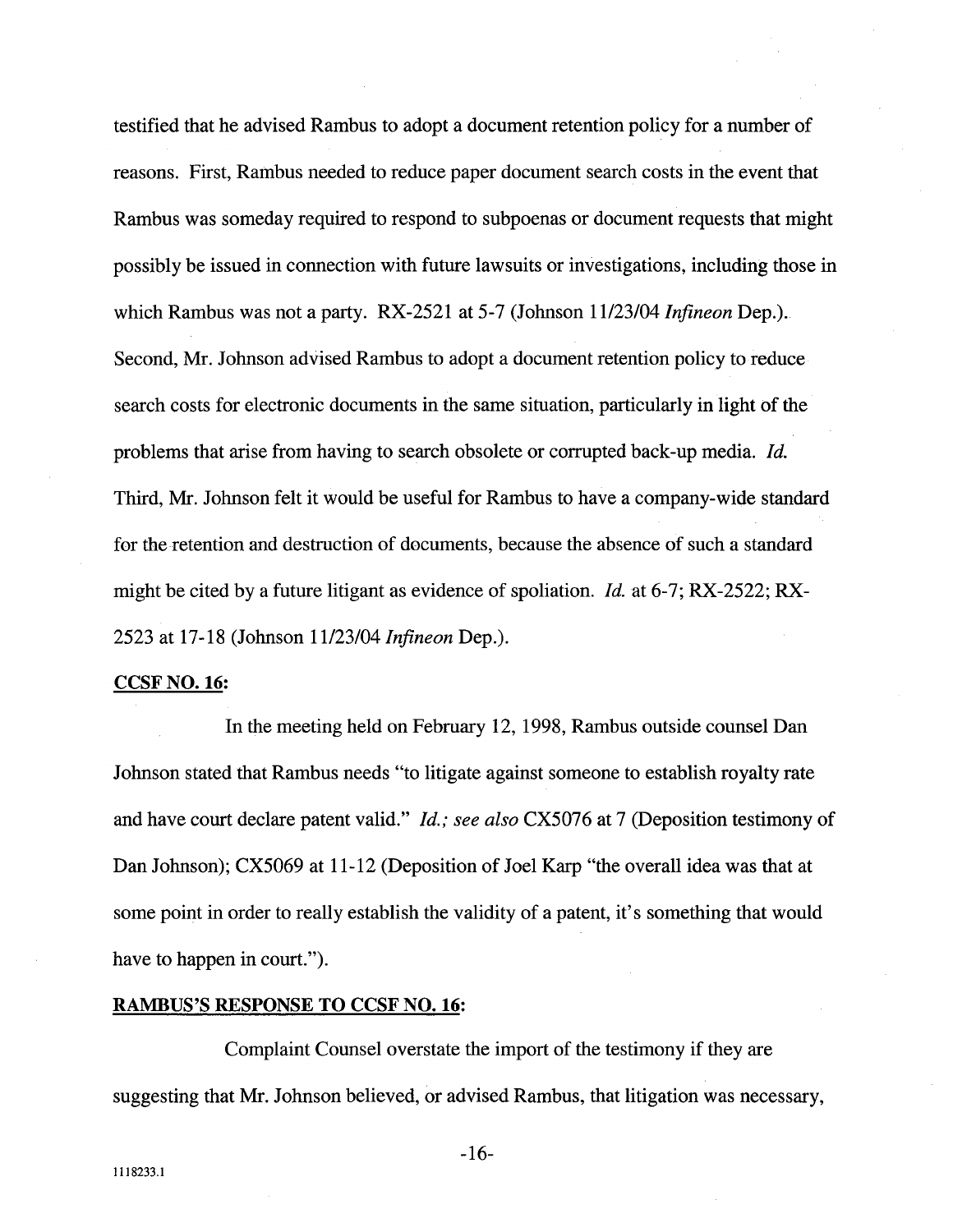recommended or even *available* at that time. As Mr. Karp's cited testimony makes clear, Mr. Johnson's statement was only a general observation that the validity of a patent can only be finally established by a court. In any event, as noted above, if the statement was made, it can only have been part of a hypothetical set of circumstances far off in the futue, given that Rambus had no issued patents to assert. Moreover, Mr. Johnson obviously did not feel at the time that litigation was sufficiently foreseeable that he could not propose to Rambus – as he says he did – that it adopt a document retention policy. CCSF NO. 17:

When asked about his statement that Rambus needs "to litigate against someone to establish royalty rate and have court declare patent valid," outside counsel Dan Johnson was instructed not to answer in part on the ground that the statement was attorney work product prepared in anticipation of litigation. CX5076 at 7-8 ("And I would add a further objection on the grounds of attorney work product privilege to the extent it's calling for his mental impressions."). See also id. at 8-9, 12.

# RAMBUS'S RESPONSE TO CCSF NO. 17:

Rambus does not dispute that Dan Johnson was instructed not to answer this question in part on the ground that the statement reflects privileged attorney work product. Rambus does not agree that Dan Johnson was instructed not to answer because the statement was attorney work product *prepared in anticipation of litigation*. The transcript portions cited do not contain any reference to anticipation of litigation. Rambus further disagrees with Complaint Counsel's implicit suggestion that this work product objection constitutes an admission that this statement was made in anticipation of

-17-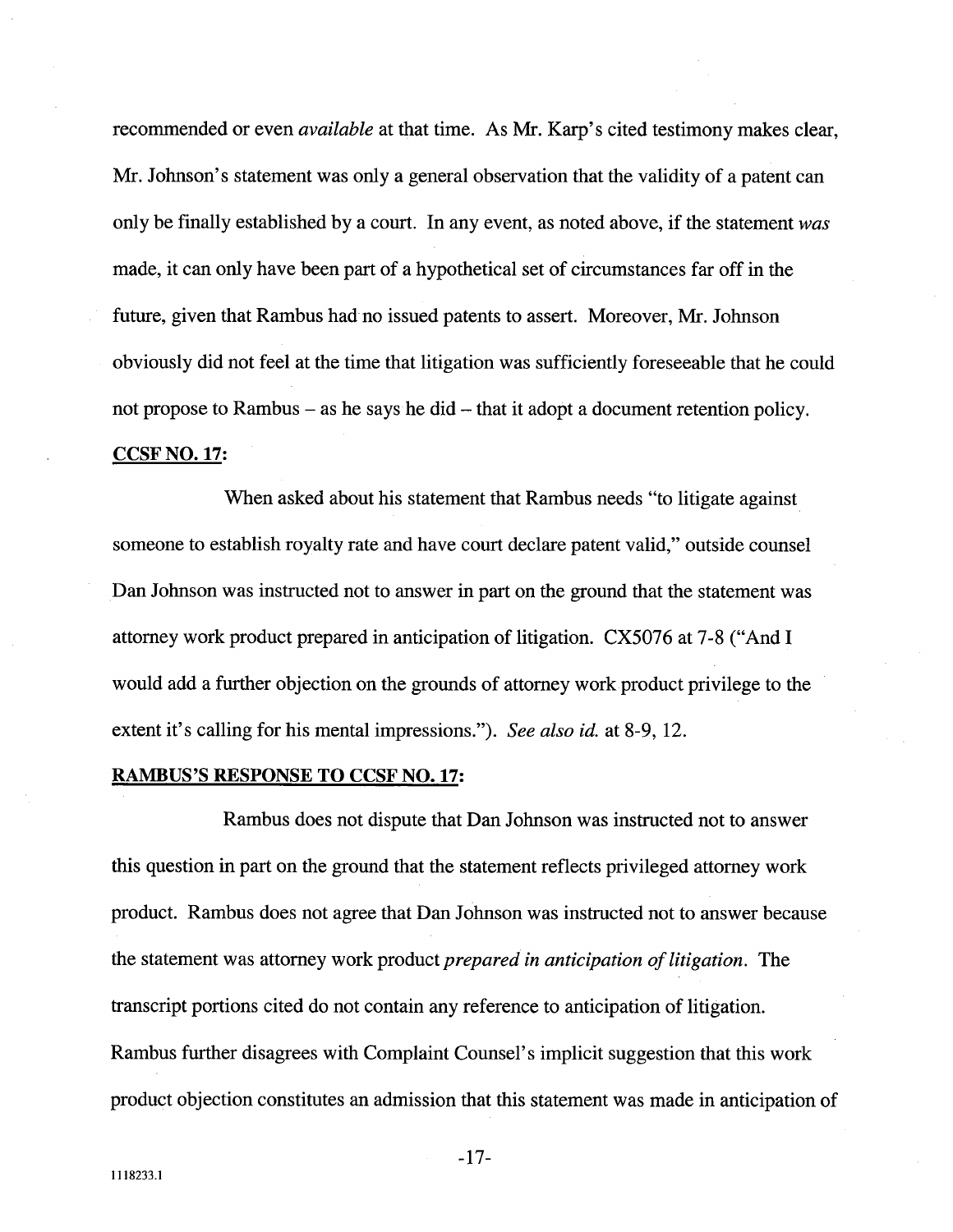litigation.

A work product objection is not a binding admission that litigation was anticipated when a statement was made or a document prepared especially where, as here, the statement was made by a California lawyer. Under California law, unlike federal law, the protection afforded to an attorney's work product is denominated a "privilege." See State Farm Fire & Cas. Co. v. Sup. Ct., 54 Cal. App. 4th 625, 650 (1997). Moreover, California law also differs from federal law in that it protects a lawyer's work product prepared "in a nonlitigation capacity." County of Los Angeles v. Sup. Ct., 82 Cal. App. 4th 819, 833 (2000) ("The protection afforded by the privilege is not limited to writings created by a lawyer in anticipation of a lawsuit. It applies as well to writings prepared by an attorney while acting in a nonlitigation capacity."). While federal courts resolving state law claims often hòld under Fed. R. Evid. 501 that the federal work product doctrine applies to work product issues, Rambus has located no case analyzing the applicability of Rule 501 given California's use of the "*privilege*" language and the absolute nature of the protection afforded by the privilege. Given the clear language of Rule 501 (when construing state law claims, "the privilege" of a person "shall be determined in accordance with State law"), a strong argument exists that California law affords a work product "privilege" to the work of the California lawyers in this case, at least with respect to the state law claims at issue here. See, e.g., Saldi v. Paul Revere Life Ins. Co., 224 F.R.D. 169, 193 (E.D. Pa. 2004) (applying Pennsylvania law of work product in diversity case).

-18-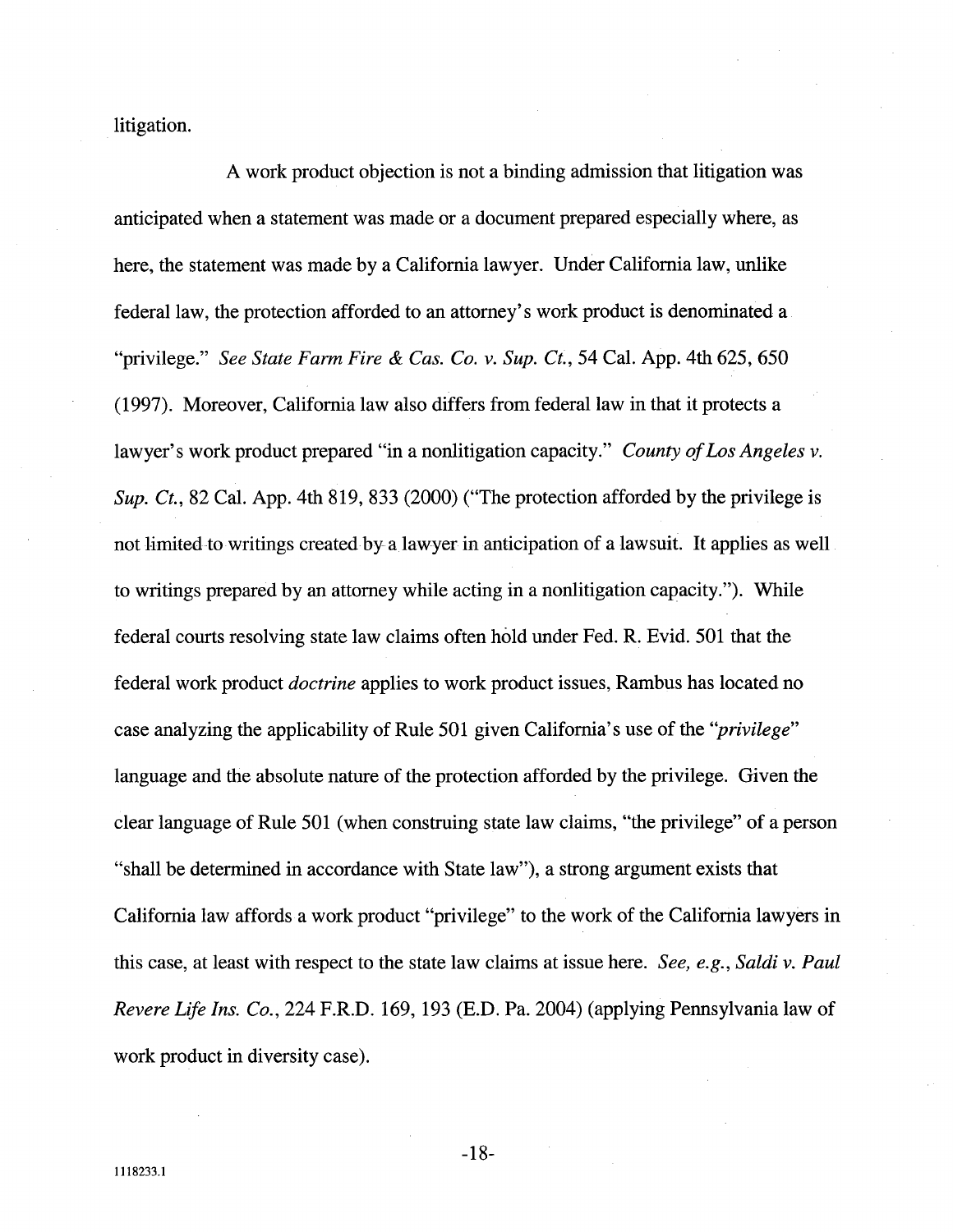# CCSF NO. 18:

In a meeting held on February 12, 1998, Rambus Vice President of Intellectual Property Joel Karp, outside counsel Dan Johnson and others also discussed possible litigation approaches. Cooley Godward was tasked to "review Micron, Fujitsu and Samsung and Hyundai contracts and formulate litigation strategy driven by results of the analysis - breach-scope of license, NDA or patent infringement." CX5007.

# RAMBUS'S RESPONSE TO CCSF NO. 18:

This proposed finding is duplicative of CCSF 14, and Rambus's response to CCSF 14 is incorporated herein by this reference.

# CCSF NO. 19:

Following the February 12, 1998, meeting, Rambus's outside counsel at Cooley Godward prepared a "litigation strategy memorandum" for Rambus. CX5008 at 2.

# RAMBUS'S RESPONSE TO CCSF NO. 19:

Complaint Counsel's reference comes from a shorthand statement in a Cooley Godward bill dated March 25, 1998. The actual memorandum states that it is a "proposed licensing and litigation strategy for Rambus," and it states that "[i]n the event that licensing discussions do not result in resolution, the following is a litigation strategy for Rambus." CX5005 at 1-2 (emphasis added). It is thus clear that licensing was the principal goaL The contingent and distant nature of any litigation was also made clear by the statement that: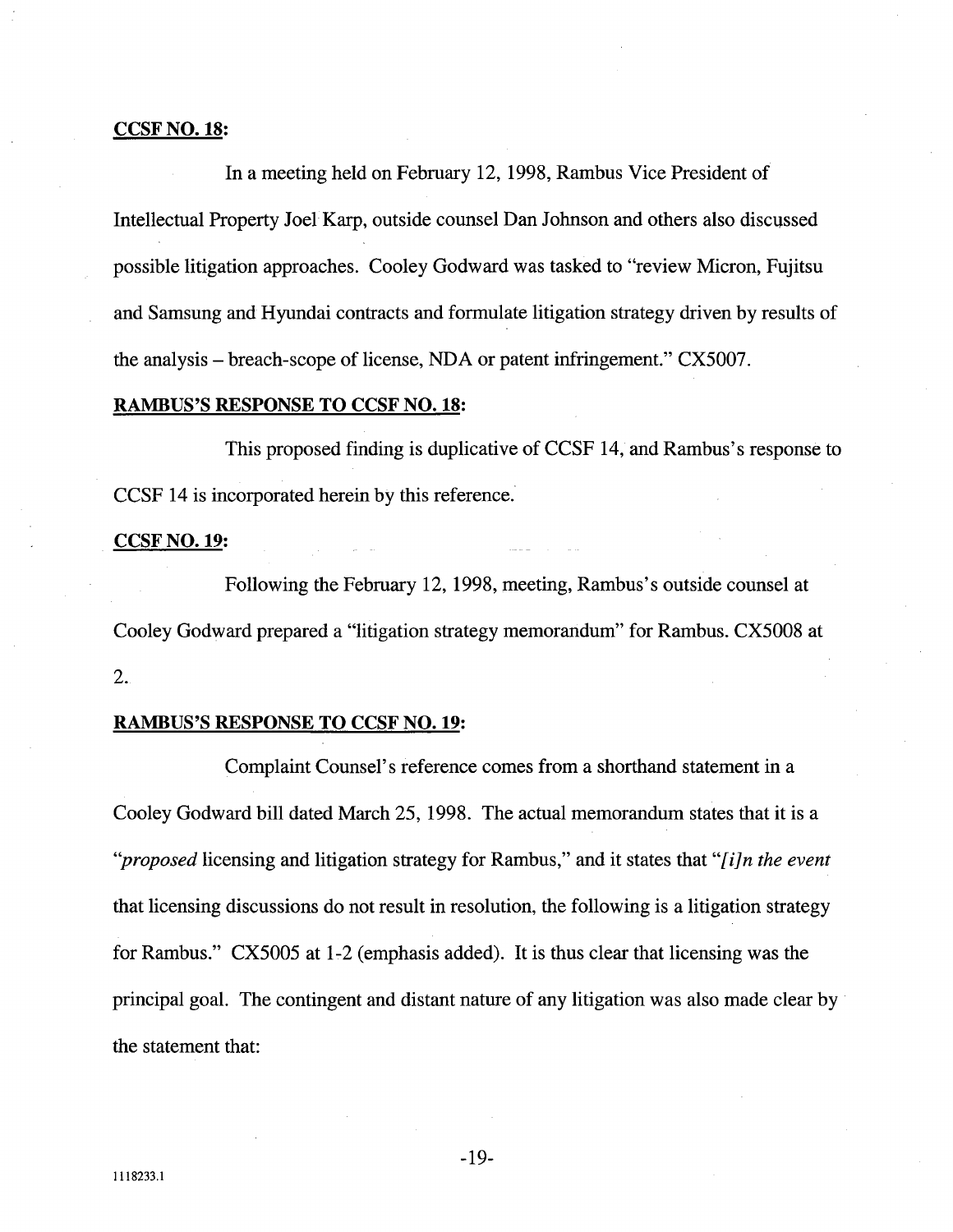"... Rambus will not initiate any action until a competing product enters the market. Once on the market, Rambus will purchase the competing product, reverse engineer it to determine if it infringes the patent, and then determine what its next steps will be."

Id.

Moreover, as with the above proposed findings, it is clear that Rambus had no reason to believe that these discussions with outside counsel of possible future litigation meant that it could not, or should not, adopt the document retention policy that was being simultaneously proposed by those *same* lawyers. The proposed finding thus supports a conclusion that the policy was adopted in good faith.

# CCSF NO. 20:

u In late February 1998 Rambus's outside attorneys recommended a litigation and licensing program to Rambus regarding "manufacturers who ... have plans to build competing products without paying royalties to Rambus." CX5005 at 1; see also id. at 2 ("In the event that licensing discussions do not result in resolution, the following is a litigation strategy for Rambus.")

# RAMBUS'S RESPONSE TO CCSF NO. 20:

Complaint Counsel's quotations from the "proposed licensing and litigation strategy for Rambus" are misleading. CX5005 at 1 (emphasis added). The document does not state that it is a litigation strategy regarding "manufacturers who ... have plans to build competing products without paying royalties to Rambus" as Complaint Counsel suggest. The full text from which Complaint Counsel selectively quote states: "Rambus faces global competition for its technology from DRAM manufacturers of two types.

-20-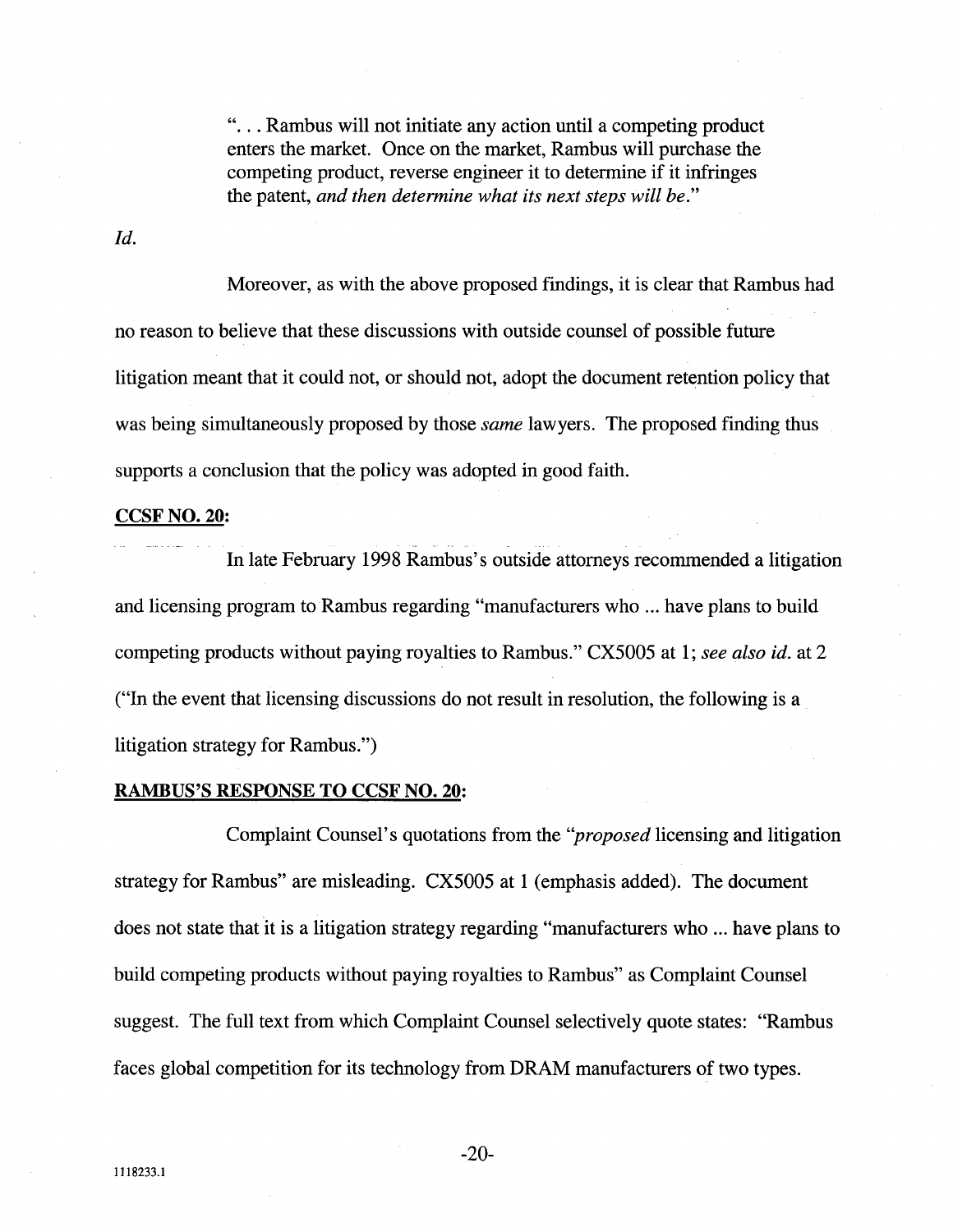The first includes licensed manufacturers who having received proprietary information and training pursuant to a license from Rambus, have plans to build competing products without paying royalties to Rambus."  $CX5005$  at 1 (emphasis added). Moreover, the document further states that "Given that various DRAM manufacturers may not be aware of Rambus' patent portfolio and the fees that Rambus would charge for licensing its patents for non-Rambus compatible systems, Rambus will develop a non-discriminatory licensing program." Id. (emphasis added). In addition, the document "assumes that Rambus will not initiate any action until a competing product enters the market. Once on the market, Rambus will purchase the competing product, reverse engineer it to determine if it infringes the patents, and then determine what its next steps will be." Id. at 2 (emphasis added).

Litigation was thus clearly described as a far-off contingency, to be considered as a last option only if all of the following occurred: (1) issued patents; (2) infringing products; and (3) failed licensing negotiations. None of these thee elements were present as of February 1998, which likely explains why none of those involved in the discussion, including outside counsel, believed that there was any impediment to the development of a content-neutral document retention policy.

# CCSF NO. 21:

In a "proposed licensing and litigation strategy" memorandum dated February 23, 1998, Rambus's outside counsel described for Rambus a "tiered litigation strategy" needed by Rambus because of the "number of potential disputants." CX5005 at 2. That memorandum describes potential litigation timing and potential legal theories for

-21-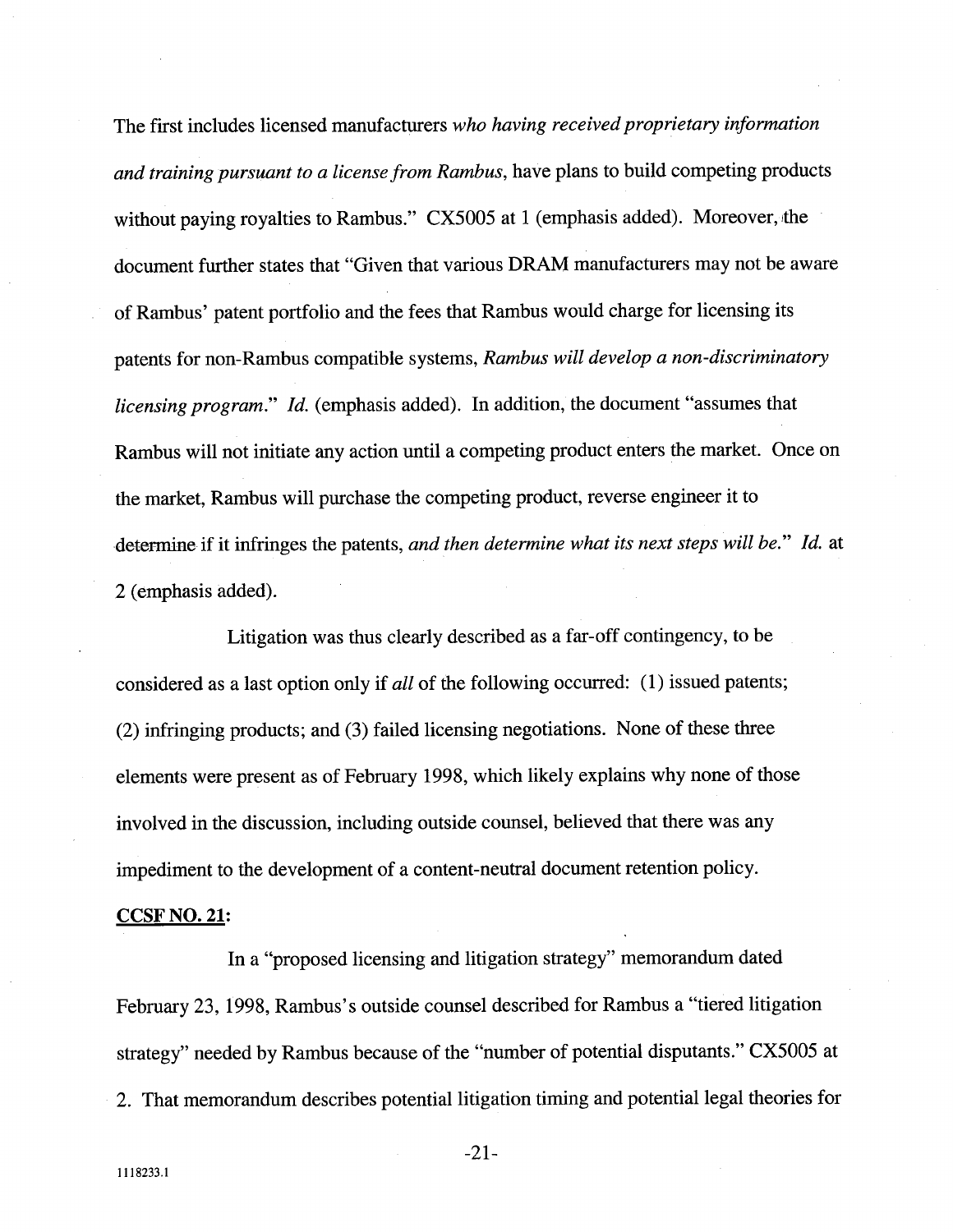Rambus that differentiates between curent licensees of RDRAM and "unicensed competitors." *Id.* 

### RAMBUS'S RESPONSE TO CCSF NO. 21:

Complaint Counsel's continual efforts to mine the same short memo for evidence of bad faith are unavailing. The memo cuts the other way. It describes a proposed licensing strategy for Rambus and then refers to a possible litigation strategy "(i)n the event that licensing discussions do not result in resolution." CX5005 at 2. The document does not state that Rambus "needed" a tiered litigation strategy due to the number of potential disputants, but instead states merely that Cooley Godward had developed a "tiered" strategy for that reason. See id. The document is preliminary, conceptual and hypothetical in that it "assumes that Rambus will not initiate any action until a competing product enters the market. Once on the market, Rambus will purchase the competing product, reverse engineer it to determine if it infringes the patents, and then determine what its next steps will be." Id. (emphasis added). Complaint Counsel have cited no evidence that as of February 1998 any competing product had entered the market or that Rambus had reverse engineered any such product to determine if it infringed any patent that had issued at that time. See RRSF No. 9. Moreover, the fact that this document was prepared by the same lawyers who were simultaneously advising Rambus on the adoption of a document retention policy is strong evidence of Rambus' s good faith in adopting that policy.

# CCSF NO. 22:

Vice President Karp noted two addition issues on Rambus outside counsel's

-22-